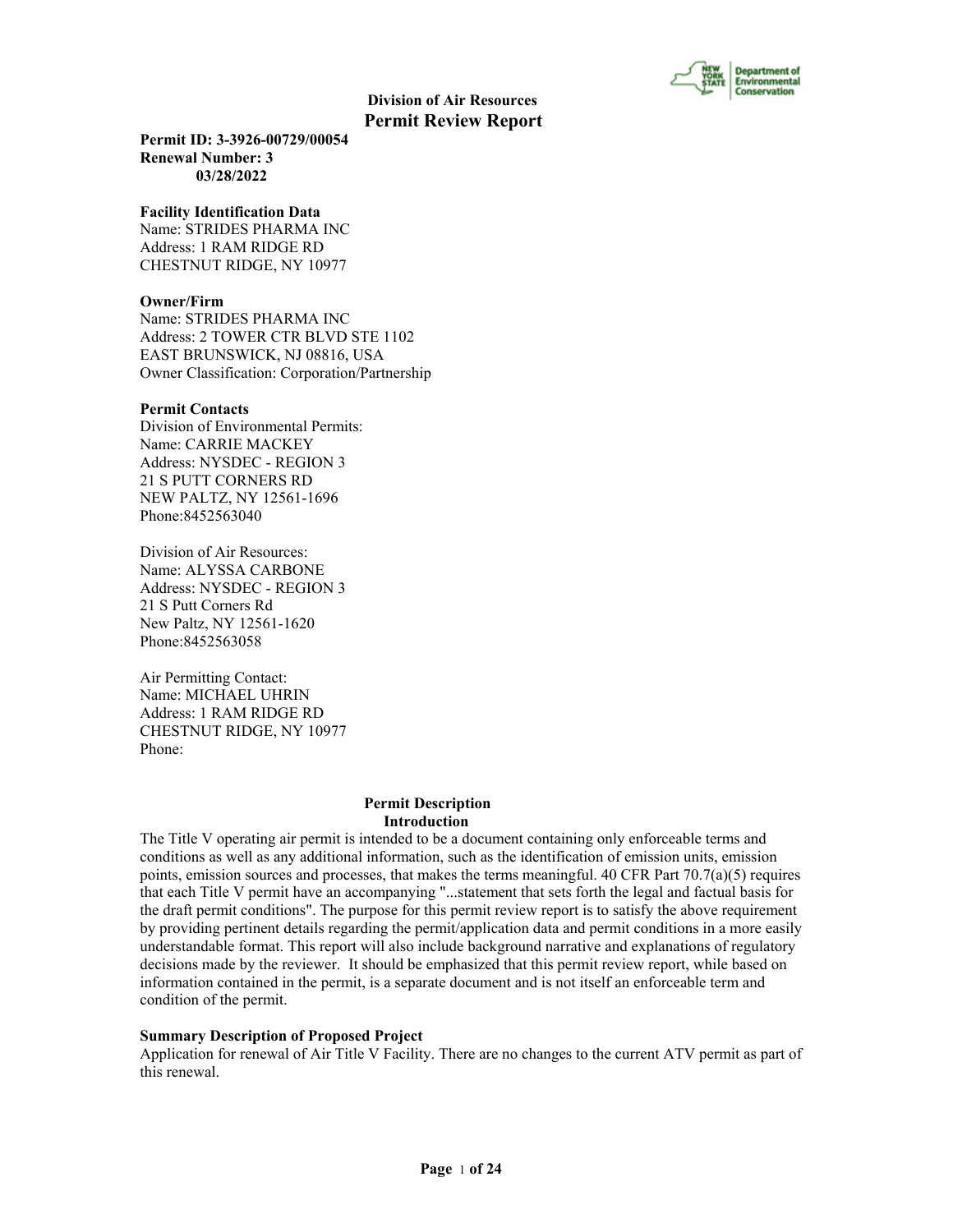

## **Permit ID: 3-3926-00729/00054 Renewal Number: 3 03/28/2022**

#### **Attainment Status**

STRIDES PHARMA INC is located in the town of RAMAPO in the county of ROCKLAND. The attainment status for this location is provided below. (Areas classified as attainment are those that meet all ambient air quality standards for a designated criteria air pollutant.)

| Criteria Pollutant                                 | <b>Attainment Status</b>     |  |
|----------------------------------------------------|------------------------------|--|
|                                                    |                              |  |
| Particulate Matter (PM)                            | <b>ATTAINMENT</b>            |  |
| Particulate Matter $\leq 10\mu$ in diameter (PM10) | <b>ATTAINMENT</b>            |  |
| Sulfur Dioxide (SO2)                               | <b>ATTAINMENT</b>            |  |
| $Ozone*$                                           | <b>SEVERE NON-ATTAINMENT</b> |  |
| Oxides of Nitrogen (NOx)**                         | <b>ATTAINMENT</b>            |  |
| Carbon Monoxide (CO)                               | <b>ATTAINMENT</b>            |  |
|                                                    |                              |  |

----

\* Ozone is regulated in terms of the emissions of volatile organic compounds (VOC) and/or oxides of nitrogen (NOx) which are ozone precursors.

NO<sub>x</sub> has a separate ambient air quality standard in addition to being an ozone precursor.

#### **Facility Description:**

Strides Pharma Inc is a manufacturer as well as a research and development facility of pharmaceutical products. The facility is located in Chestnut Ridge, Rockland County, New York. Potential emissions of Volatile Organic Compounds exceed major source thresholds subjecting the facility to Title V permitting. The facility emissions of individual and total Hazardous Air Pollutants (HAPs) are limited below major source thresholds. The facility is subject to monitoring and record keeping requirement under 6 NYCRR Parts 201 and 212. The Standard Industrial Code (SIC) is 2834 - Pharmaceutical Preparations.

#### **Permit Structure and Description of Operations**

The Title V permit for STRIDES PHARMA INC

 is structured in terms of the following hierarchy: facility, emission unit, emission point, emission source and process. A facility is defined as all emission sources located at one or more adjacent or contiguous properties owned or operated by the same person or persons under common control. The facility is subdivided into one or more emission units (EU). Emission units are defined as any part or activity of a stationary facility that emits or has the potential to emit any federal or state regulated air pollutant. An emission unit is represented as a grouping of processes (defined as any activity involving one or more emission sources (ES) that emits or has the potential to emit any federal or state regulated air pollutant). An emission source is defined as any apparatus, contrivance or machine capable of causing emissions of any air contaminant to the outdoor atmosphere, including any appurtenant exhaust system or air cleaning device. [NOTE: Indirect sources of air contamination as defined in 6 NYCRR Part 203 (i.e. parking lots) are excluded from this definition]. The applicant is required to identify the principal piece of equipment (i.e., emission source) that directly results in or controls the emission of federal or state regulated air pollutants from an activity (i.e., process). Emission sources are categorized by the following types: combustion - devices which burn fuel to generate heat, steam or power incinerator - devices which burn waste material for disposal

control - emission control devices

process - any device or contrivance which may emit air contaminants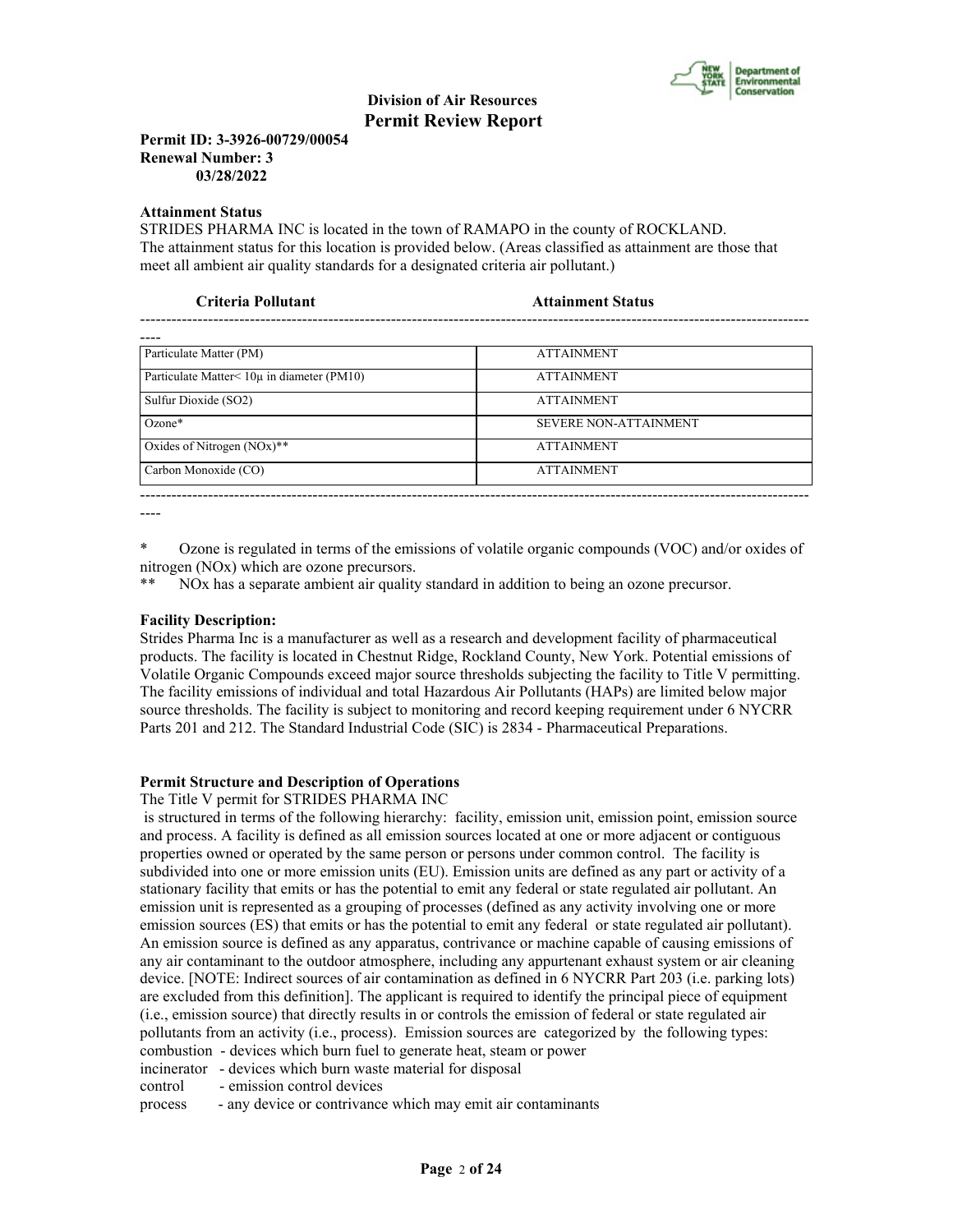

**Permit ID: 3-3926-00729/00054 Renewal Number: 3 03/28/2022**

that is not included in the above categories.

STRIDES PHARMA INC is defined by the following emission unit(s):

Emission unit 00000T -

Drying ovens No. 6 (DRY06), No. 7 (DRY07), and No. 8 (DRY08) are used to remove isopropyl alcohol (IPA) and/or ethanol (EtOH) from solvent-based pharmaceutical products or water from aqueous based pharmaceutical products. Solvent and aqueous modes are identified as process D03. In solvent mode, the dryers are vented to a dedicated scrubber for the first six hours of the drying cycle as follows: DRY06 vents to Scrubber No. 2 (SCR02) then exhausts via EP00006; DRY07 vents to Scrubber No. 1 (SCR01) then exhausts via EP00005; DRY08 vents to Scrubber No. 3 (SCR03) then exhausts via EP00007. Then the scrubbers will be turned off and emissions from the remaining portion of the drying cycle exhausts through a bypass vent (DRY06 to EP00008, DRY07 to EP00009, DRY08 to EP00010). When operating in aqueous mode, the dryers will exhaust via dedicated bypass vents (DRY06 to EP00008, DRY07 to EP00009, DRY08 to EP00010).

This emission unit also consists of a 48" (COAT4) and 60" (COAT7) Accela-Cota Tablet Coaters, two Glatt GPCG-60 coater/granulation/dryer units (COAT5 and COAT6), and one ACG Fluid Bed Dryer (FBD) (COAT8). Each has a dedicated fume hood (HOOD1, HOOD2, HOOD3, HOOD4, and HOOD5), which is used to dispense raw materials used in the process. Solvent mode operation is identified as one process ID (P07). IPA and/or EtOH are used in the 48" Tablet Coater, two Glatts, FBD #3, and associated fume hoods. Acetone is used in the 48" and 60" Tablet Coaters and associated fume hoods. Methanol (MeOH) is also used in the two Glatts and associated fume hoods. This equipment can be used in aqueous mode (process IDs: P08, P09, P10, P13 & P14).

The 48" Tablet Coater (COAT4) is associated with HOOD1. Particulate emissions from COAT4 are controlled by dust collector (DC-11). COAT4/HOOD1 is controlled by the carbon absorption system (CA1RR) and exhausted via EP00040 when using IPA and EtOH. When acetone is used, emissions are controlled by Condenser (COND1) and exhausted via EP00045. When operating in aqueous mode, COND1 and CA1RR are bypassed and emissions exhaust via bypass vent EP00041.

The 60" Tablet Coater (COAT7) is associated with HOOD4. Particulate emissions from COAT7 are controlled by dust collector (DC-18). When acetone is used, COAT7/HOOD4 vents to Condenser (COND2) and exhaust via EP00046. When operating in aqueous mode, COND2 is bypassed, and emissions exhaust via bypass vent EP00047.

COAT4/HOOD1 and COAT7/HOOD4 will not operate at the same time when processing acetone batchers.

Glatt #1 (COAT5) is associated with HOOD2 and Glatt #2 (COAT6) is associated with HOOD3. Particulate emissions from COAT5 and COAT6 are controlled by internal dust collectors DC-12 and DC-13, respectively. When using solvent in the Glatts and their associated fume hoods, the emissions are either directed to SCR01 and exhausted via EP00005 if IPA and/or EtOH is used or CA1RR and exhausted via EP00040 if MeOH is used. CA1RR can also be used as a backup to SCR01 when using IPA and/or EtOH in COAT5/HOOD2 and COAT6/HOOD3. This equipment can also operate in aqueous mode. When doing so, SCR01 and CA1RR are bypassed and emissions from COAT5/HOOD2 exhaust via bypass vent EP00026; and COAT6/HOOD3 exhaust via bypass vent EP00042.

AGC (COAT8) is associated with HOOD5. Particulates from COAT8 will be controlled by an internal dust collector DC-19. SCR03 will be used to reduce the solvent emissions from COAT8 and HOOD5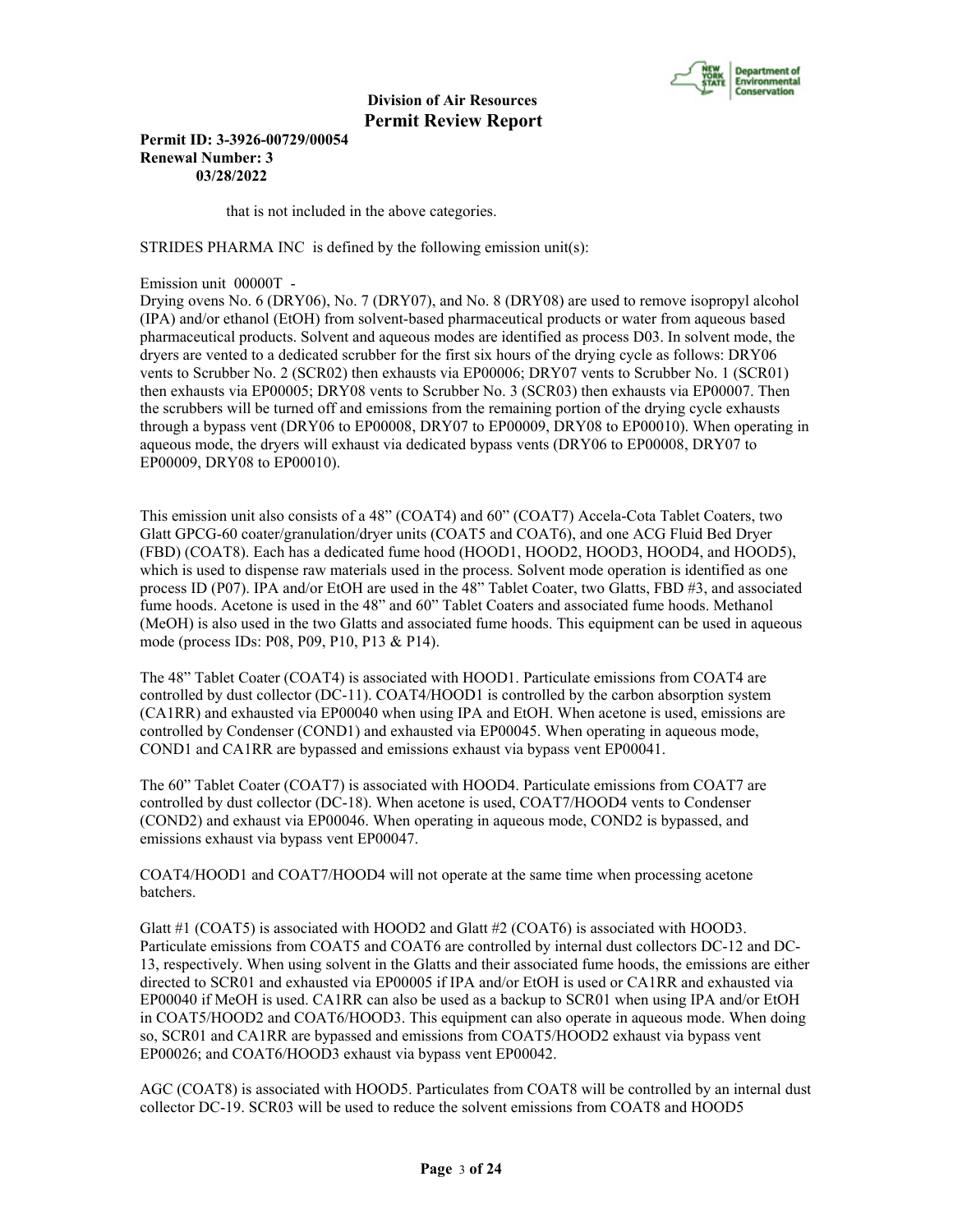

# **Permit ID: 3-3926-00729/00054 Renewal Number: 3 03/28/2022**

(EP00007). When in aqueous mode, SCR03 is bypassed and emissions from COAT8 and HOOD5 exhaust via bypass vent EP00048.

Emission unit 00000T is associated with the following emission points (EP): 00005, 00006, 00007, 00008, 00009, 00010, 00026, 00040, 00041, 00042, 00045, 00046, 00047, 00048 Process: D03 Drying ovens #283 (DRY06), #284 (DRY07), and #285 (DRY08) are used to remove isopropyl alcohol and/or ethanol from pharmaceutical products. Emissions will exhaust through wet scrubbers as follows: DRY07 to SCR01 (EP00005), DRY06 to SCR02 (EP00006), and DRY08 to SCR03 (EP00007) for the first six hours of the drying cycle. Then scrubbers will be turned off and emissions will exhaust through bypass emission points for the remainder of the drying cycle as follows: DRY06 to EP00008, DRY07 to EP00009, DRY08 to EP00010.

Process: D04 Drying ovens #283 (DRY06), #284 (DRY07), and #285 (DRY08) when operating in aqueous mode. Emissions will exhaust through the following emission points: DRY06 to EP00008, DRY07 to EP00009, DRY08 to EP00010.

Process: P07 Operation of the following equipment in solvent mode utilizing isopropyl alcohol and/or ethanol or methanol:

The 48" Accela-Cota Tablet Coater (COAT4), two Glatt GPCG-60 coater/granulation/dryer units (COAT5 & COAT6), and one ACG Fluid Bed Dryer (FBD) (COAT8), each with a dedicated fume hood used to dispense raw materials (HOOD 1/COAT4, HOOD2/COAT5, HOOD3/COAT6, and HOOD5/COAT8).

Methanol is also used in the two Glatts and associated fume hoods (COAT5/HOOD2 and COAT6/HOOD3).

All equipment is used in pharmaceutical production and/or research & development purposes. All equipment can be used in solvent mode (VOCs). COAT5/HOOD2 and COAT6/HOOD3 can use methanol (HAP) in addition to VOC.

Particulate emissions from COAT4, COAT5, COAT6, and COAT8 are controlled by dust collectors (DC-11, DC-12 [internal], DC-13 [internal], and DC-19 [internal], respectively) before being manifolded to its dedicated fume hood and directed to VOC control.

VOC emissions are controlled by a wet scrubber or the carbon absorption system as follows: COAT4/HOOD1 to CAlRR (EP00040); COAT5/HOOD2 to SCR01 (EP00005) or CA1RR (EP00040) as a backup; COAT6/HOOD3 to SCR01 (EP00005) or CA1RR (EP00040) as a backup, and COAT8/HOOD5 to SCR03 (EP00007).

Methanol emissions are controlled as follows: COAT5/HOOD2 to CA1RR (EP00040) and COAT6/HOOD3 to CA1RR (EP00040).

Process: P08 A Glatt GPCG-60 coater/granulation/dryer units (COAT5) with a dedicated fume hood (HOOD2) used to dispense raw materials operates in aqueous mode.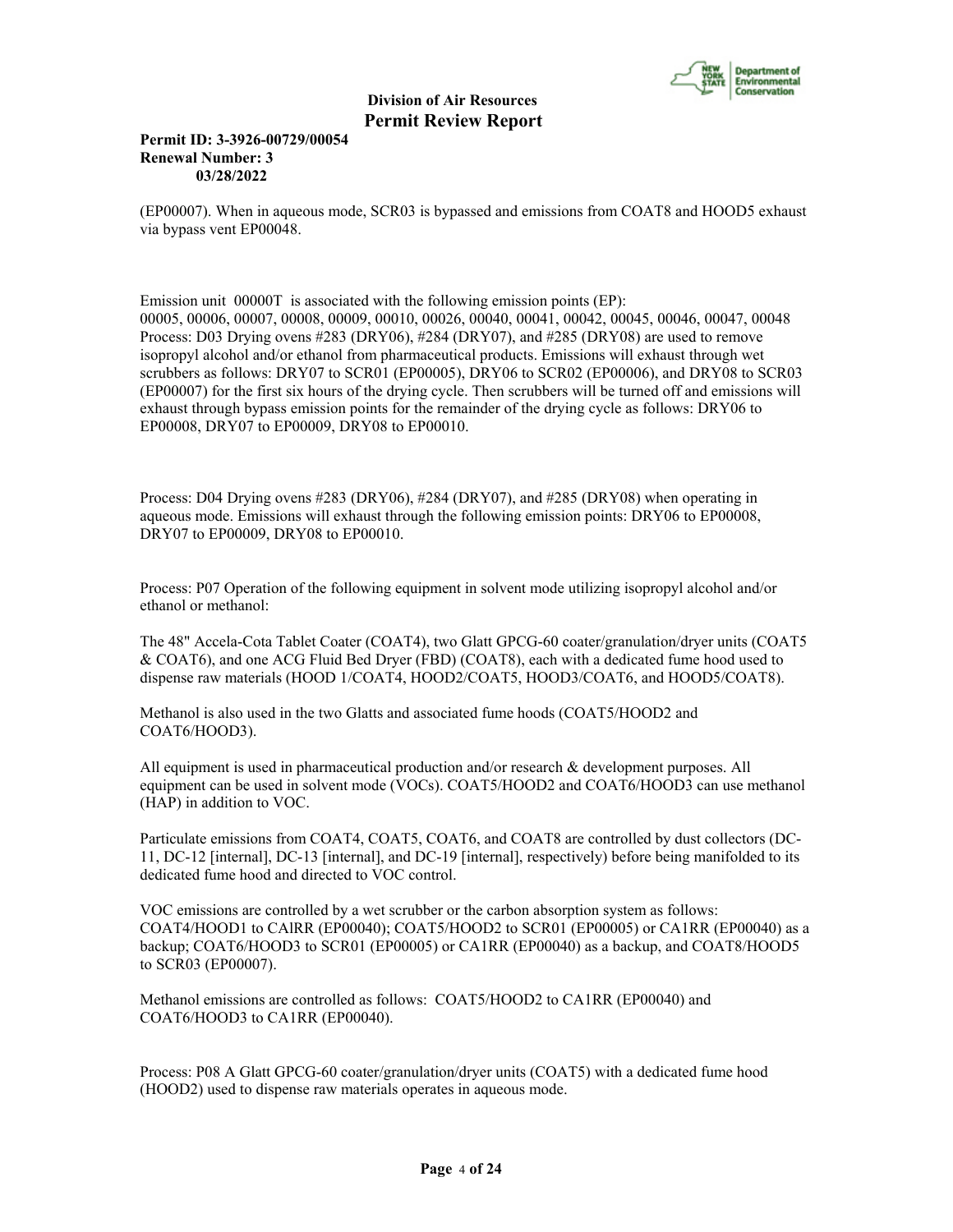

# **Permit ID: 3-3926-00729/00054 Renewal Number: 3 03/28/2022**

Particulate emissions from COAT5 are controlled by an internal dust collector (DC-12) before being manifolded to HOOD2 and vented to atmosphere (EP00026).

Process: P09 is located at Building 01 - A 48" Accela-Cota Tablet Coater (COAT4) with a dedicated fume hood (HOOD1) used to dispense raw materials operates in aqueous mode.

Particulate emissions from COAT4 are controlled by an external dust collector (DC-11) before being manifolded to HOOD1 and vented to atmosphere (EP00041).

Process: P10 is located at Building 01 - A Glatt GPCG-60 coater/granulation/dryer units (COAT6) with a dedicated fume hood (HOOD3) used to dispense raw materials operates in aqueous mode.

Particulate emissions from COAT6 are controlled by an internal dust collector (DC-13) before being manifolded to HOOD3 and vented to atmosphere (EP00042).

Process: P13 A 60" Accela-Cota Tablet Coater (COAT7) with a dedicated fume hood (HOOD4) used to dispense raw materials operates in aqueous mode.

Particulate emissions from COAT7 are controlled by an external dust collector (DC-18) before being manifolded to HOOD4 and vented to atmosphere (EP00047).

Process: P14 is located at Building 01 - An ACG Fluid Bed Dryer (FBD) (COAT8) with a dedicated fume hood (HOOD5) used to dispense raw materials operates in aqueous mode.

Particulate emissions from COAT8 are controlled by an internal dust collector (DC-19) before being manifolded to HOOD5 and vented to atmosphere (EP00048).

Process: P16 Operation of the following equipment when utilizing acetone:

The 48" (COAT4) and 60" (COAT7) Accela-Cota Tablet Coaters, each with a dedicated fume hood used to dispense raw materials (HOOD1/COAT4, and HOOD4/COAT7).

COAT4/HOOD1 & COAT7/HOOD4 will not operate at the same time when processing acetone batches.

Particulate emissions from COAT4 & COAT7 are controlled by dust collectors (DC-11, & DC-18, respectively) before being manifolded to its dedicated fume hood & directed to acetone control.

Acetone emissions are controlled by condensers as follows: COAT4/HOOD1 to COND1(EP00045) & COAT7/HOOD4 to COND2 (EP00046).

Emission unit 00000A - Drying pharmaceutical products using oven No. 4 and oven No. 5. Products are aqueous based only.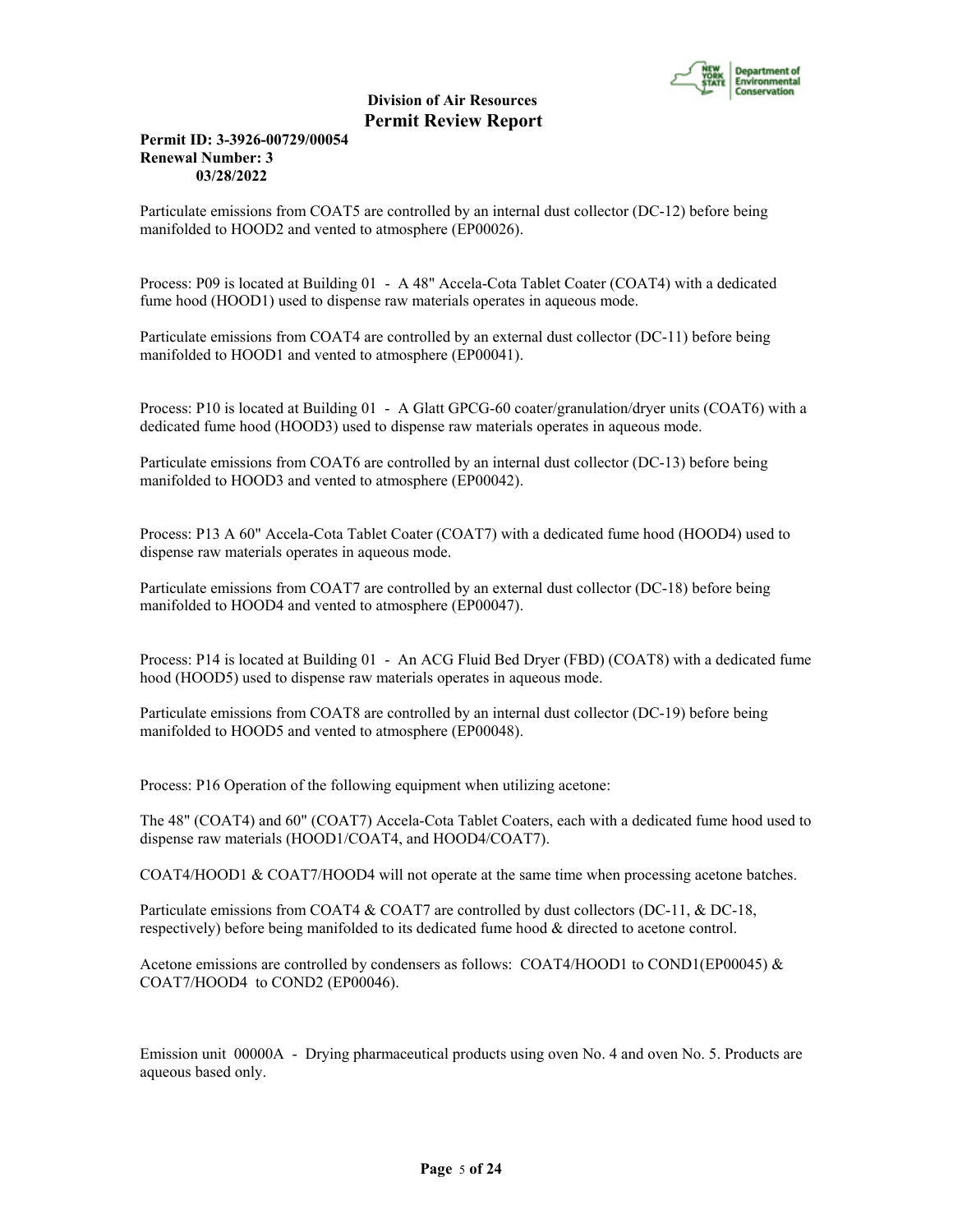

# **Permit ID: 3-3926-00729/00054 Renewal Number: 3 03/28/2022**

Emission unit 00000A is associated with the following emission points (EP): 00001, 00002 Process: D01 is located at GROUND - Drying of aqueous based pharmaceutical products.

Emission unit 00000B - Drying aqueous based pharmaceutical products using an aeromatic fluidized bed dryer. Emissions are exhausted through emission point 00003.

Emission unit 00000B is associated with the following emission points (EP): 00003 Process: D02 is located at GROUND - Drying aqueous based pharmaceutical products.

Emission unit 00000C - Chemical storage room.

Emission unit 00000C is associated with the following emission points (EP): 00004 Process: S01 Chemical Storage.

Emission unit 00000E - Aqueous coating of pharmaceutical tablets. Particulate emissions are controlled by a dust collector exhausted to emission point 00020.

Emission unit 00000E is associated with the following emission points (EP): 00020 Process: P01 is located at GROUND - Aqueous coating of pharmaceutical tablets.

Emission unit 00000F - Aqueous coating of pharmaceutical tablets. Particulate emissions are controlled by a dust collector exhausted to emission point 00021.

Emission unit 00000F is associated with the following emission points (EP): 00021 Process: P02 is located at GROUND - Aqueous coating of pharmaceutical tablets.

Emission unit 00000G - Aqueous based compu-lab tablet coater. Particulate emissions are controlled by a dust collector exhausted to emission point 00022.

Emission unit 00000G is associated with the following emission points (EP): 00022 Process: P03 is located at GROUND - Aqueous based compu-lab tablet coater.

Emission unit 00000H - This emission unit defines overall facility fugitive volatile organic compound (VOC) emissions associated with sanitizing solvents used and batch production of pharmaceutical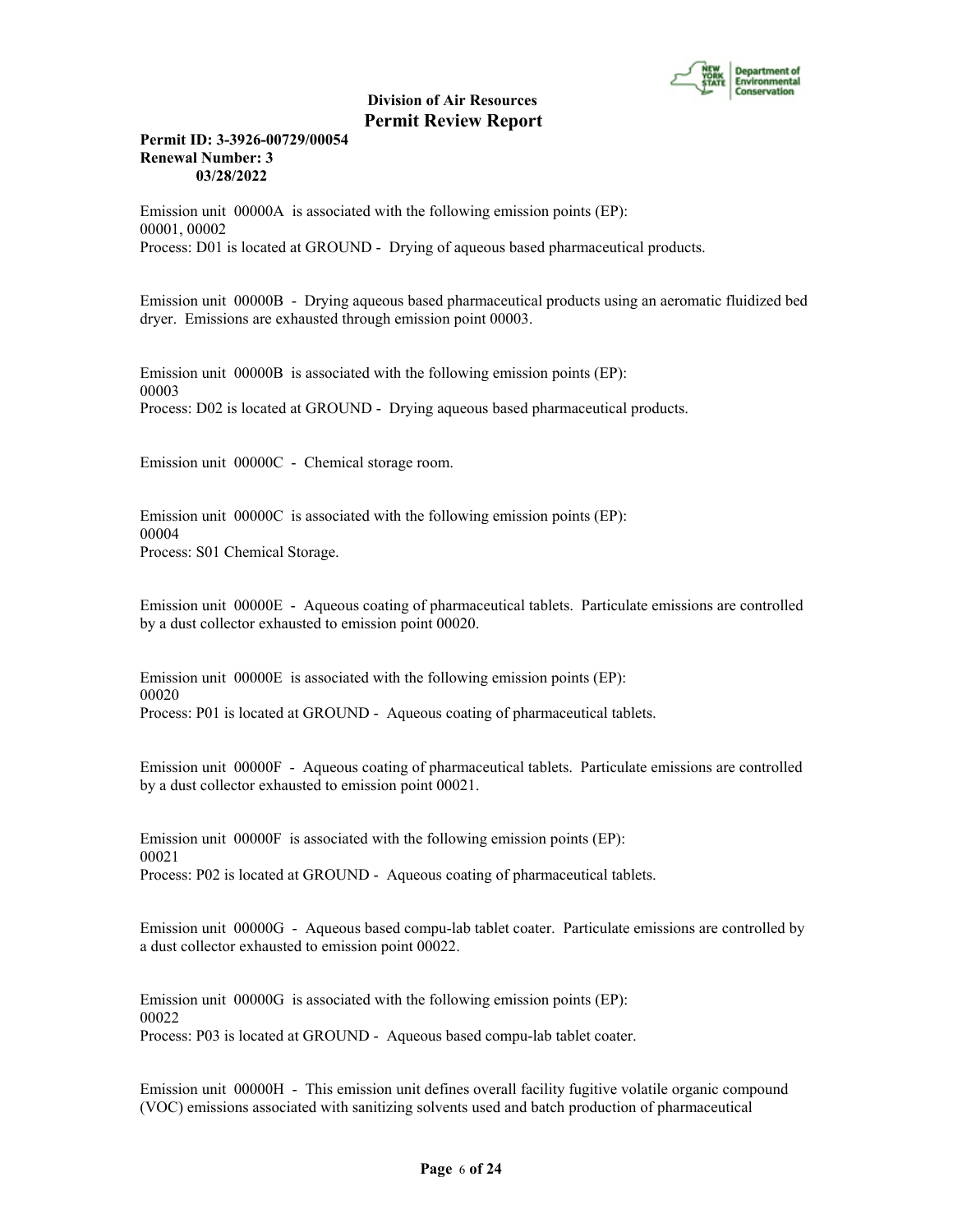

# **Permit ID: 3-3926-00729/00054 Renewal Number: 3 03/28/2022**

products. Fugitive VOC emissions are assumed exhausting through emission point 00023.

Emission unit 00000H is associated with the following emission points (EP): 00023 Process: F01 is located at GROUND - Fugitive volatile organic compound (VOC) emissions associated with sanitizing solvents used and batch production of pharmaceutical products.

Emission unit 00000J - Operations associated with the granulation area. Particulate emissions are controlled by a dust collector (0DC05) exhausted to emission point 00025.

Emission unit 00000J is associated with the following emission points (EP): 00025 Process: P05 is located at GROUND - Operations associated with the granulation area.

Emission unit 00000K - Chemical storage building.

Emission unit 00000K is associated with the following emission points (EP): 00031 Process: S02 Chemical storage.

Emission unit 00000L - Operations associated with the storage of hazardous waste.

Emission unit 00000L is associated with the following emission points (EP): 00032 Process: S03 Storage of hazardous wastes.

Emission unit 00000M - This emission unit is comprised of the Compression Area (Rooms 23, 27 and 28) and relocated Pharmacy Dispensing Area (Rooms 1, 2 and 3). Negative pressure is maintained on emission sources consisting of the Pharmacy Dispensing Area room and three Compression Area tablet presses.

Particulate emissions are controlled by a DFT 2-4 PulseJet Cartridge Dust Collector (0DC16) and exhausted through Emission Point 00034.

Emission unit 00000M is associated with the following emission points (EP): 00034 Process: P06 is located at Ground - Combined process consisting of the pharmacy dispensing area and compression area activities.

Emission unit 00000I - Operations associated with the compression area. Particulate emissions are controlled by a dust collector (0DC04) exhausted to emission point 00024.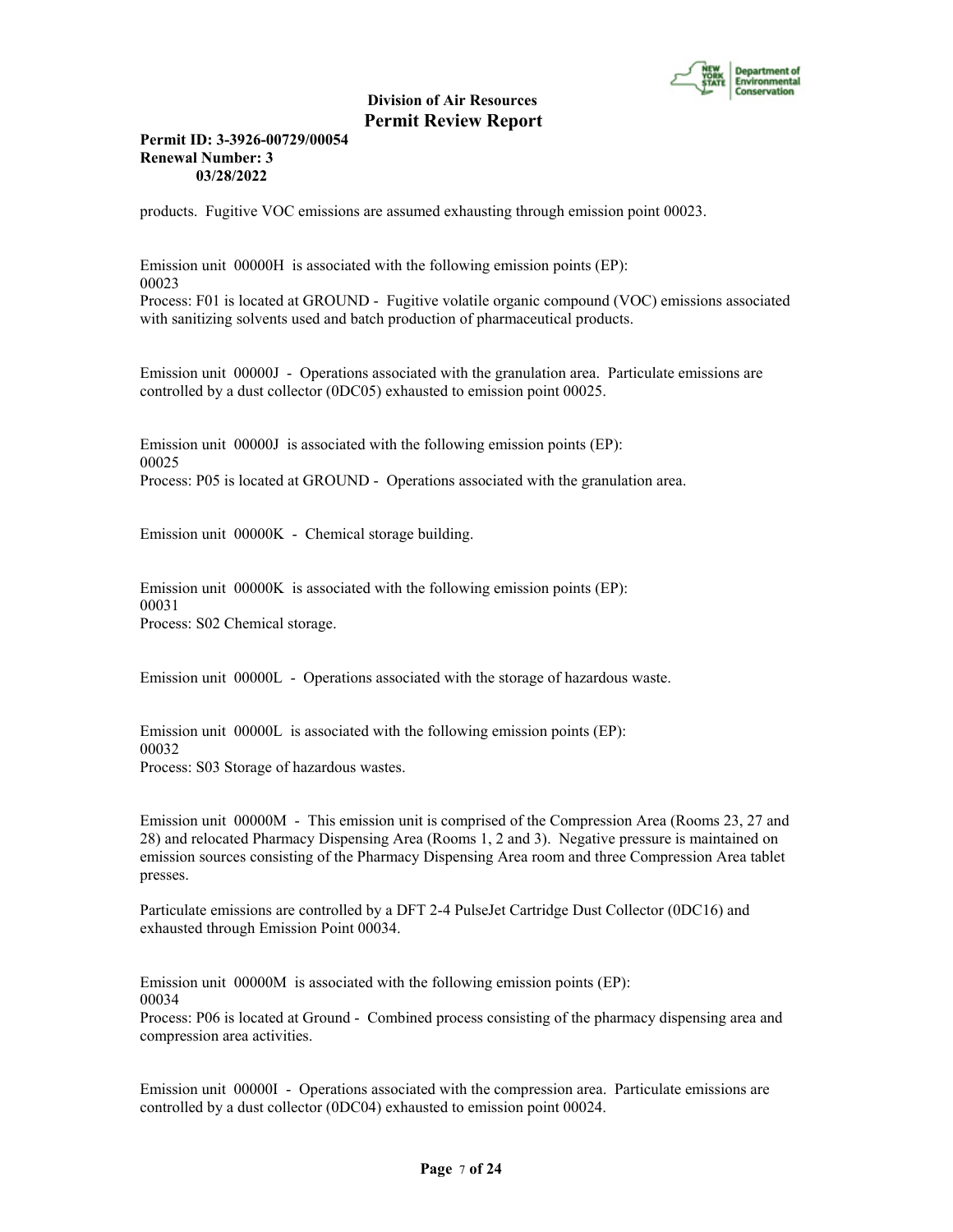

**Permit ID: 3-3926-00729/00054 Renewal Number: 3 03/28/2022**

Emission unit 00000I is associated with the following emission points (EP): 00024 Process: P04 is located at GROUND - Operations associated with the compression area.

Emission unit 00000N - Packaging lines A, D, E and F. Particulate emissions are controlled by dust collector DC-07 vented to EP00035.

Emission unit 00000N is associated with the following emission points (EP): 00035

Process: PLA is located at Ground, Building 01 - Packaging of pharmaceutical products Lines A, D, E and F in support of pharmaceutical production and or R & D. Dust collector DC-07 is utilized to control particulate emissions exhausted through emission point 35.

Emission unit 00000O - Two Packaging lines B and C and one blister packaging line. Particulate emissions are controlled by dust collector DC-08 vented to EP00036.

Emission unit 000000 is associated with the following emission points (EP): 00036 Process: PLB is located at Building 01 - Packaging of pharmaceutical products Lines B, C and Blister.

Emission unit 00000R - Activities associated with granulation rooms No. 2, No. 4 and No. 6A. Emission sources are a portable Fitzmill, a granulator, a blender and a sifter. Air is collected from each room, routed to separate in line HEPA filters, combined, and vented to a common dust collector to control particulate emissions prior to exiting through emission point 00043.

Emission unit 00000R is associated with the following emission points (EP): 00043 Process: P11 is located at Building 01 - Process associated with granulation.

Emission unit 00000S - Creams and Gels Area consisting of one - Fette 1200i tablet press, one - Woowon mixer and dust pickups in six pharmaceutical manufacturing rooms. Particulate emissions are controlled by a DFT 2-4 PulseJet Cartridge Dust Collector (DC-17).

Emission unit 00000S is associated with the following emission points (EP): 00044 Process: P12 Pharmaceutical production associated with Creams and Gel areas.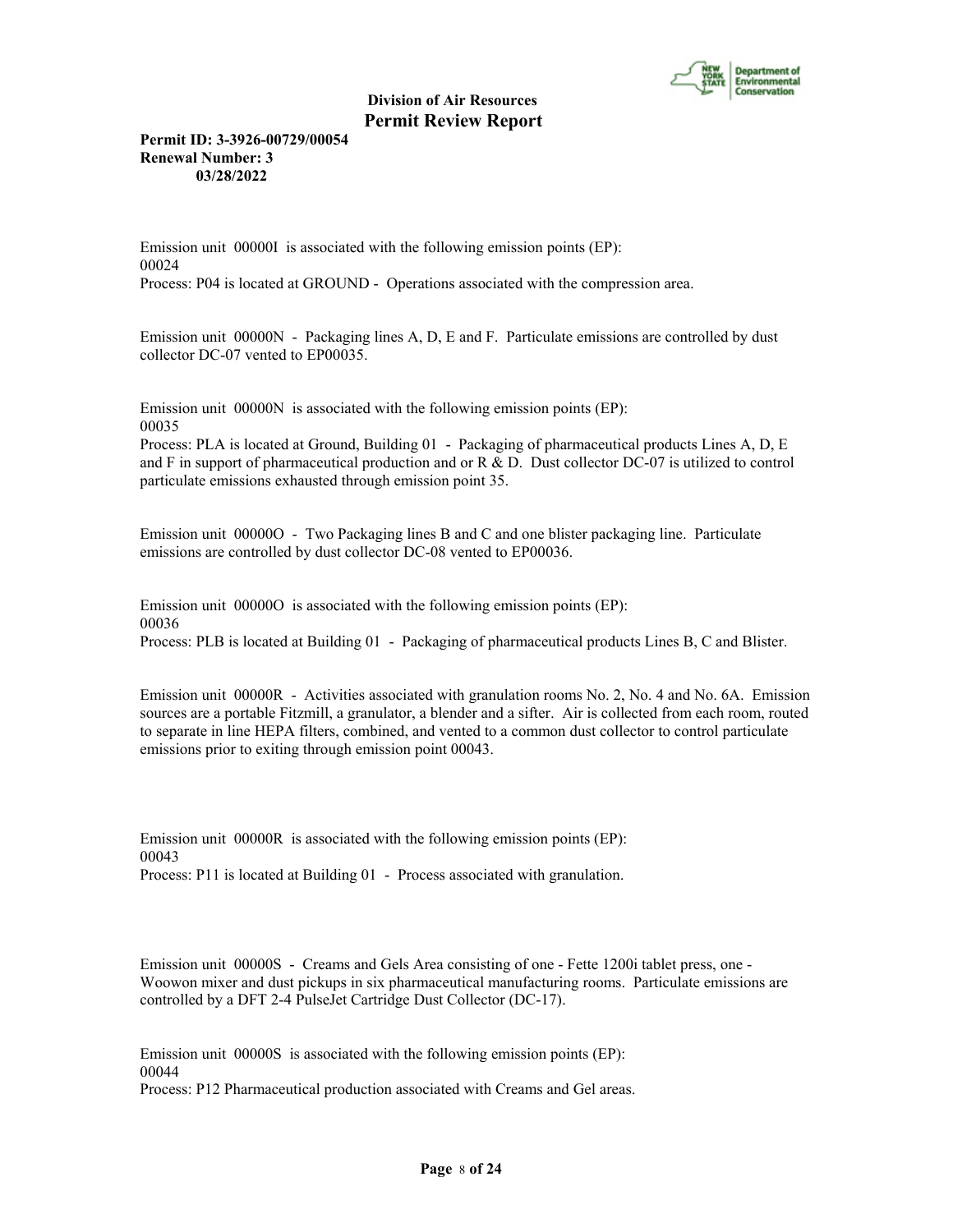

# **Permit ID: 3-3926-00729/00054 Renewal Number: 3 03/28/2022**

Emission unit 00000U - A dust collector system will pick up particulate matter (PM) from spot areas and/or room ventilation pick up points in five new manufacturing clean rooms (MCR) (rooms 37, 38, 39, 40, & 41) (MCR37, MCR38, MCR39, MCR40, MCR41) plus one new packaging line (0PL-J) . The PM collected from this system will be manifolded and directed to a Torit dust collector (DC-20) and exhausted via Emission Point EP00049. Only aqueous products will be produced in the manufacturing clean rooms and pre made pharmaceutical products will be packaged on the packaging line 0PL-J.

Emission unit 00000U is associated with the following emission points (EP): 00049

Process: P15 is located at Ground, Building 01 - A dust collection system will pick up particulate matter (PM) from spot areas and/or room ventilation pick up points in five new manufacturing clean rooms (MCR) (rooms 37, 38, 39, 40 & 41) (MCR37, MCR38, MCR39, MCR40, MCR41) plus one new packaging line (0PL-J). The PM collected from this system will be manifolded and directed to a Torit dust collector (DC-20) and exhausted via Emission Point EP00049. Only aqueous products will be produced in the manufacturing clean rooms and pre made pharmaceutical products will be packaged on the packaging line 0PL-J.

# **Title V/Major Source Status**

STRIDES PHARMA INC is subject to Title V requirements. This determination is based on the following information:

Strides Pharma Inc is subject to Title V requirements. This determination is based on the following information: Source is major since potential to emit (PTE) for volitile organic carbons (VOC) is greater than 25 tons per year.

#### **Program Applicability**

The following chart summarizes the applicability of STRIDES PHARMA INC with regards to the principal air pollution regulatory programs:

| <b>Regulatory Program</b>      | <b>Applicability</b> |  |
|--------------------------------|----------------------|--|
|                                |                      |  |
| <b>PSD</b>                     | NO.                  |  |
| NSR (non-attainment)           | NO                   |  |
| NESHAP (40 CFR Part 61)        | NO.                  |  |
| NESHAP (MACT - 40 CFR Part 63) | NO.                  |  |
| <b>NSPS</b>                    | NO.                  |  |
| <b>TITLE IV</b>                | NO.                  |  |
| <b>TITLE V</b>                 | <b>YES</b>           |  |
| <b>TITLE VI</b>                | NO                   |  |
| <b>RACT</b>                    | NO                   |  |
| <b>SIP</b>                     | <b>YES</b>           |  |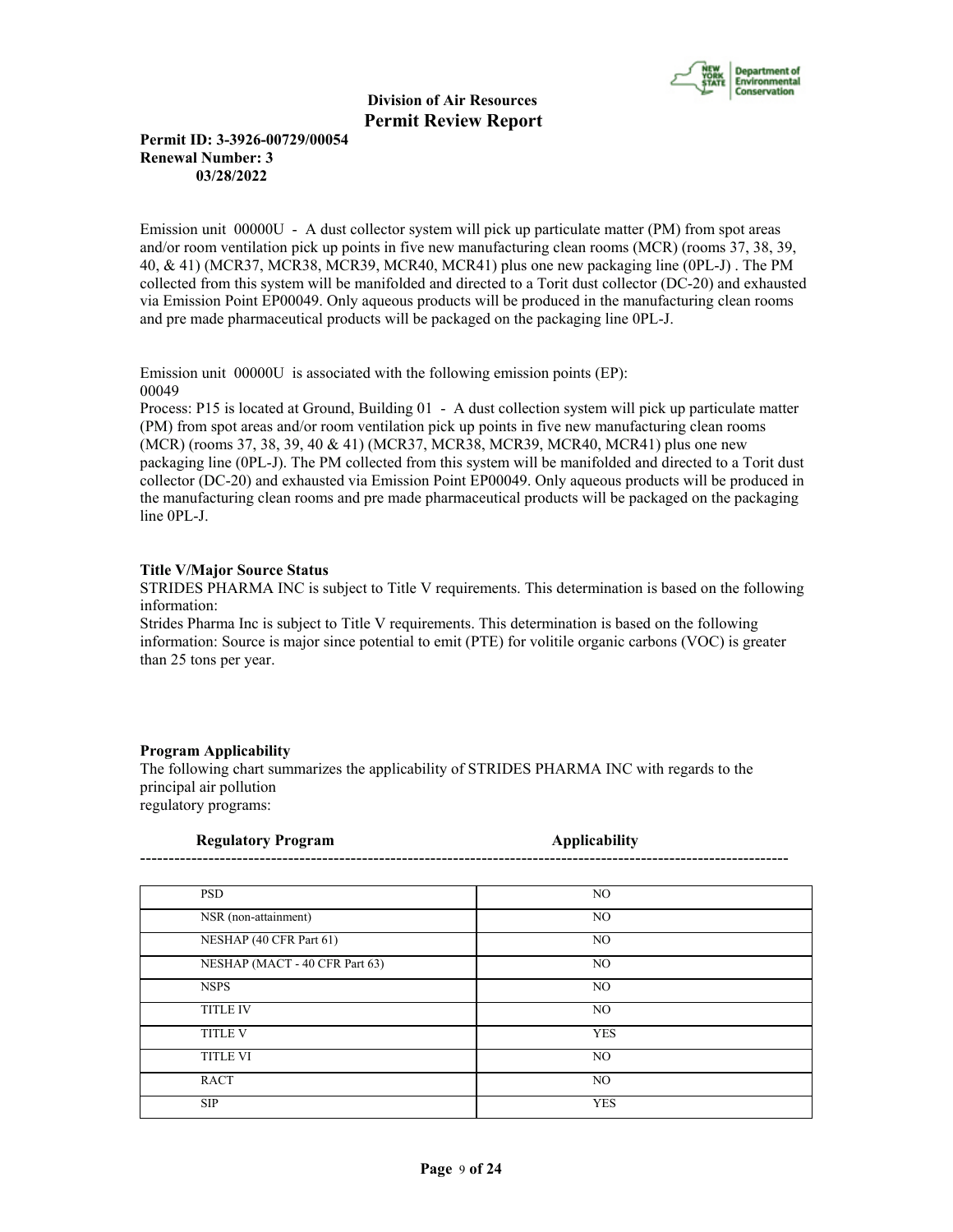

--------------------------------------------------------------------------------------------------------------------------------

**Permit ID: 3-3926-00729/00054 Renewal Number: 3 03/28/2022**

NOTES:

PSD Prevention of Significant Deterioration (40 CFR 52, 6 NYCRR 231-7, 231-8) requirements which pertain to major stationary sources located in areas which are in attainment of National Ambient Air Quality Standards (NAAQS) for specified pollutants.

NSR New Source Review (6 NYCRR 231-5, 231-6) - requirements which pertain to major stationary sources located in areas which are in non-attainment of National Ambient Air Quality Standards (NAAQS) for specified pollutants.

NESHAP National Emission Standards for Hazardous Air Pollutants (40 CFR 61, 6 NYCRR 200.10) contaminant and source specific emission standards established prior to the Clean Air Act Amendments of 1990 (CAAA) which were developed for 9 air contaminants (inorganic arsenic, radon, benzene, vinyl chloride, asbestos, mercury, beryllium, radionuclides, and volatile HAP's).

MACT Maximum Achievable Control Technology (40 CFR 63, 6 NYCRR 200.10) - contaminant and source specific emission standards established by the 1990 CAAA. Under Section 112 of the CAAA, the US EPA is required to develop and promulgate emissions standards for new and existing sources. The standards are to be based on the best demonstrated control technology and practices in the regulated industry, otherwise known as MACT. The corresponding regulations apply to specific source types and contaminants.

NSPS New Source Performance Standards (40 CFR 60, 6 NYCRR 200.10) - standards of performance for specific stationary source categories developed by the US EPA under Section 111 of the CAAA. The standards apply only to those stationary sources which have been constructed or modified after the regulations have been proposed by publication in the Federal Register and only to the specific contaminant(s) listed in the regulation.

Title IV Acid Rain Control Program (40 CFR 72 thru 78, 6 NYCRR 201-6) - regulations which mandate the implementation of the acid rain control program for large stationary combustion facilities.

Title VI Stratospheric Ozone Protection (40 CFR 82, Subpart A thru G, 6 NYCRR 200.10) federal requirements that apply to sources which use a minimum quantity of CFC's (chlorofluorocarbons), HCFC's (hydrofluorocarbons) or other ozone depleting substances or regulated substitute substances in equipment such as air conditioners, refrigeration equipment or motor vehicle air conditioners or appliances.

RACT Reasonably Available Control Technology (6 NYCRR Parts 212-3, 220-1.6, 220-1.7, 220-2.3, 220-2.4, 226, 227-2, 228, 229, 230, 233, 234, 235, 236) - the lowest emission limit that a specific source is capable of meeting by application of control technology that is reasonably available, considering technological and economic feasibility. RACT is a control strategy used to limit emissions of VOC's and NOx for the purpose of attaining the air quality standard for ozone. The term as it is used in the above table refers to those state air pollution control regulations which specifically regulate VOC and NOx emissions.

SIP State Implementation Plan (40 CFR 52, Subpart HH, 6 NYCRR 200.10) - as per the CAAA, all states are empowered and required to devise the specific combination of controls that, when implemented, will bring about attainment of ambient air quality standards established by the federal government and the individual state. This specific combination of measures is referred to as the SIP. The term here refers to those state regulations that are approved to be included in the SIP and thus are considered federally enforceable.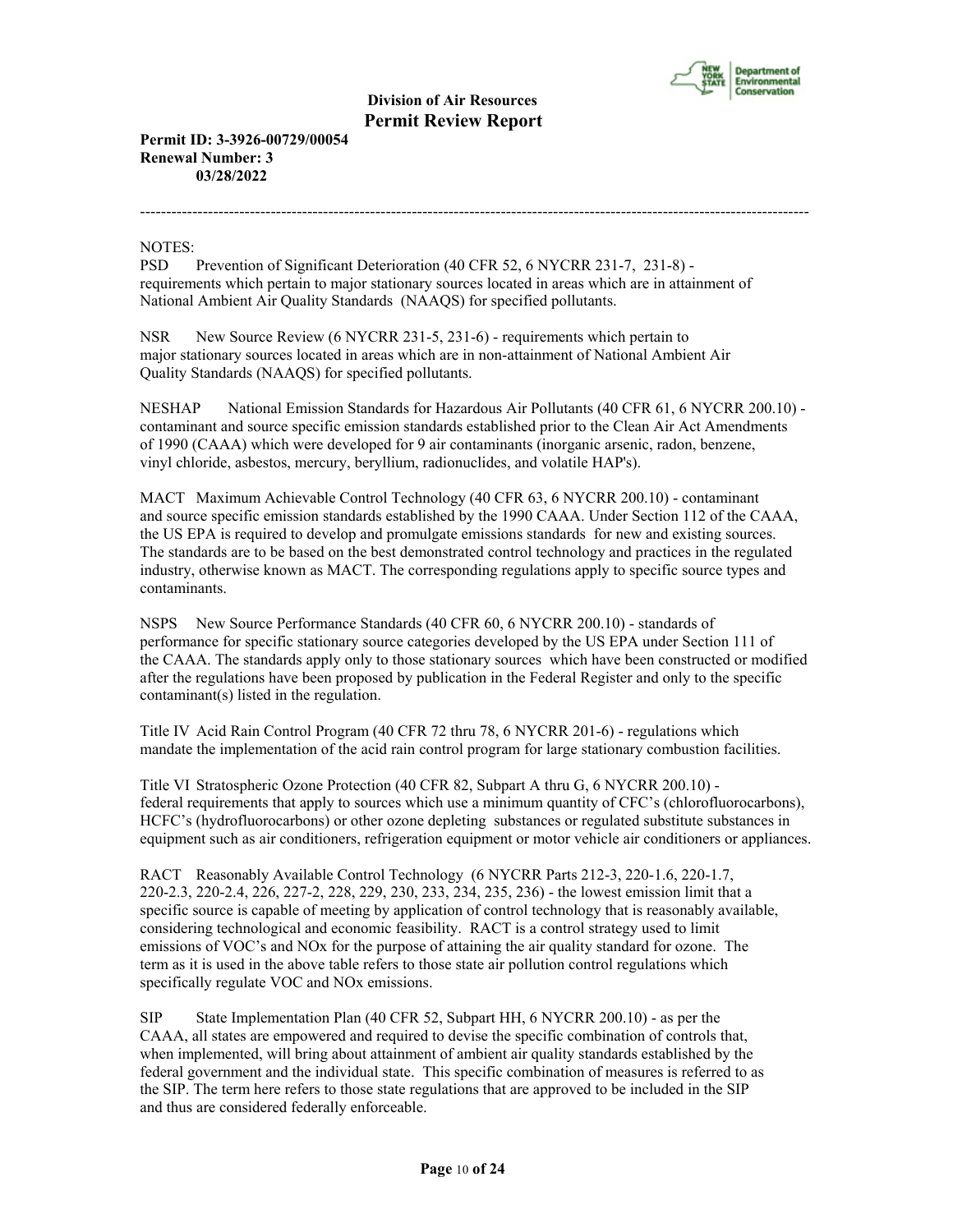

**Permit ID: 3-3926-00729/00054 Renewal Number: 3 03/28/2022**

# **Compliance Status**

Facility is in compliance with all requirements.

## **SIC Codes**

SIC or Standard Industrial Classification code is an industrial code developed by the federal Office of Management and Budget for use, among other things, in the classification of establishments by the type of activity in which they are engaged. Each operating establishment is assigned an industry code on the basis of its primary activity, which is determined by its principal product or group of products produced or distributed, or services rendered. Larger facilities typically have more than one SIC code.

#### **SIC Code Description**

2834 PHARMACEUTICAL PREPARATIONS

# **SCC Codes**

SCC or Source Classification Code is a code developed and used'' by the USEPA to categorize processes which result in air emissions for the purpose of assessing emission factor information.Each SCC represents a unique process or function within a source category logically associated with a point of air pollution emissions. Any operation that causes air pollution can be represented by one or more SCC's.

| <b>SCC Code</b>     | <b>Description</b>                                                |
|---------------------|-------------------------------------------------------------------|
| $3 - 01 - 060 - 09$ | CHEMICAL MANUFACTURING<br>CHEMICAL MANUFACTURING - PHARMACEUTICAL |
|                     | PREPARATIONS                                                      |
|                     | Air Dryers                                                        |
| $3 - 01 - 060 - 10$ | CHEMICAL MANUFACTURING                                            |
|                     | CHEMICAL MANUFACTURING - PHARMACEUTICAL                           |
|                     | PREPARATIONS                                                      |
|                     | Storage/Transfer                                                  |
| $3 - 01 - 060 - 11$ | CHEMICAL MANUFACTURING                                            |
|                     | CHEMICAL MANUFACTURING - PHARMACEUTICAL                           |
|                     | PREPARATIONS                                                      |
| $3 - 01 - 060 - 12$ | Coating Process<br>CHEMICAL MANUFACTURING                         |
|                     | CHEMICAL MANUFACTURING - PHARMACEUTICAL                           |
|                     | PREPARATIONS                                                      |
|                     | Granulation Process                                               |
| $3 - 01 - 060 - 22$ | CHEMICAL MANUFACTURING                                            |
|                     | CHEMICAL MANUFACTURING - PHARMACEUTICAL                           |
|                     | PREPARATIONS                                                      |
|                     | CHEMICAL MFG: PHARMACEUTICAL                                      |
|                     | PRODUCTION: MISCELLANEOUS FUGITIVES                               |
| $3 - 01 - 060 - 99$ | CHEMICAL MANUFACTURING                                            |
|                     | CHEMICAL MANUFACTURING - PHARMACEUTICAL                           |
|                     | PREPARATIONS                                                      |
|                     | Other Not Classified                                              |

# **Facility Emissions Summary**

In the following table, the CAS No. or Chemical Abstract Service code is an identifier assigned to every chemical compound. [NOTE: Certain CAS No.'s contain a 'NY' designation within them. These are not true CAS No.'s but rather an identification which has been developed by the department to identify groups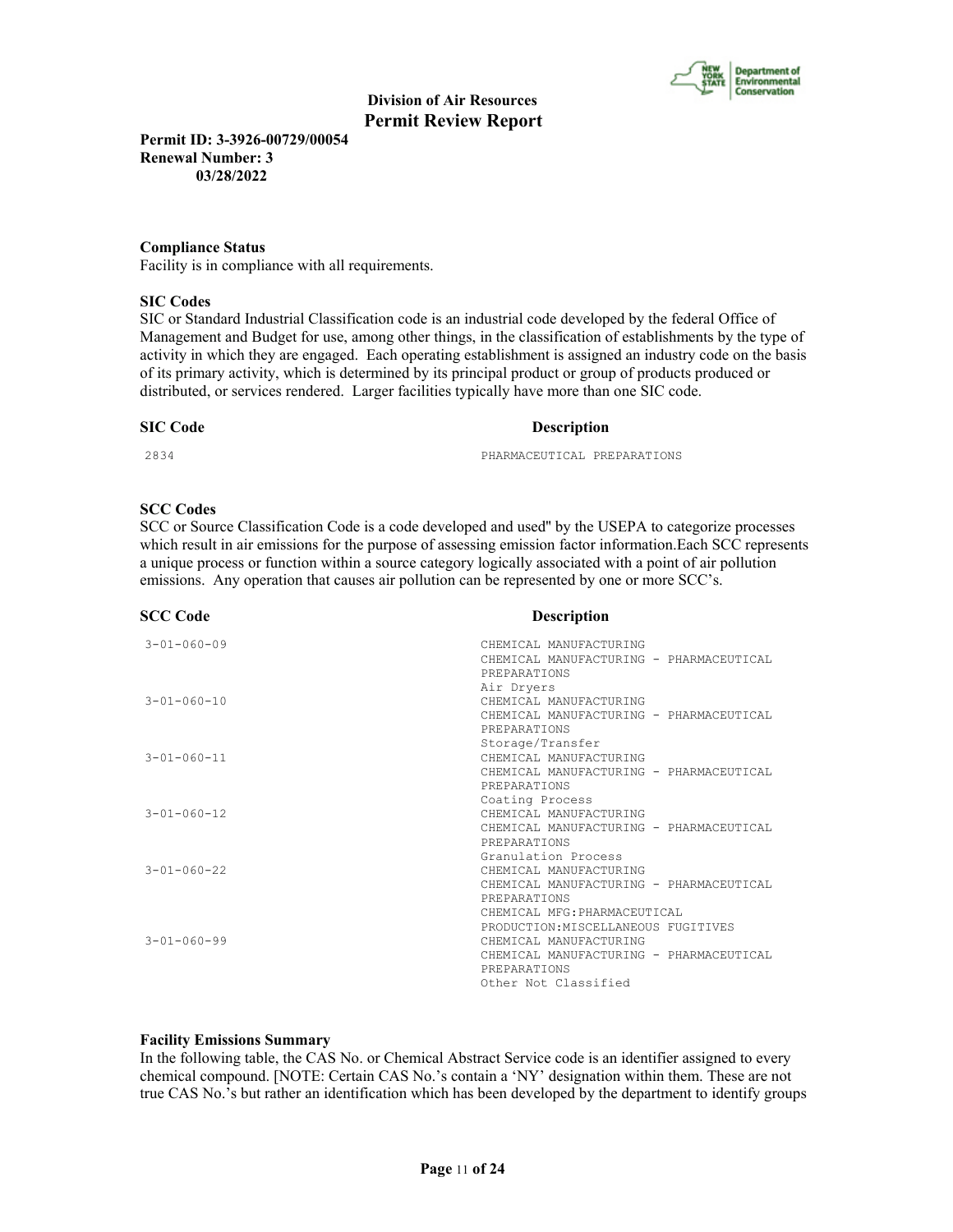

# **Permit ID: 3-3926-00729/00054 Renewal Number: 3 03/28/2022**

of contaminants which ordinary CAS No.'s do not do. As an example, volatile organic compounds or VOC's are identified collectively by the NY CAS No. 0NY998-00-0.] The PTE refers to the Potential to Emit. This is defined as the maximum capacity of a facility or air contaminant source to emit any air contaminant under its physical and operational design. Any physical or operational limitation on the capacity of the facility or air contamination source to emit any air contaminant , including air pollution control equipment and/or restrictions on the hours of operation, or on the type or amount or material combusted, stored, or processed, shall be treated as part of the design only if the limitation is contained in federally enforceable permit conditions. The PTE for each contaminant that is displayed represents the facility-wide PTE in tons per year (tpy) or pounds per year (lbs/yr). In some instances the PTE represents a federally enforceable emissions cap or limitation for that contaminant. The term 'HAP' refers to any of the hazardous air pollutants listed in section 112(b) of the Clean Air Act Amendments of 1990. Total emissions of all hazardous air pollutants are listed under the special NY CAS No. 0NY100-00-0. In addition, each individual hazardous air pollutant is also listed under its own specific CAS No. and is identified in the list below by the (HAP) designation.

| Cas No.           | Contaminant                               | <b>PTE</b> lbs/yr | <b>PTE</b> tons/yr | <b>Actual lbs/vr</b> | <b>Actual tons/yr</b> |
|-------------------|-------------------------------------------|-------------------|--------------------|----------------------|-----------------------|
| $000075 - 05 - 8$ | ACETONITRILE                              |                   |                    | 13                   |                       |
| $000630 - 08 - 0$ | CARBON<br>MONOXIDE                        | 21526             |                    | 3908                 |                       |
| $000067 - 66 - 3$ | CHLOROFORM                                |                   |                    | 0.31                 |                       |
| $000067 - 64 - 1$ | DIMETHYL<br>KETONE                        | 27966             |                    |                      |                       |
| 000067-56-1       | METHYL<br>ALCOHOL                         | 19000<br>16       |                    |                      |                       |
| 011104-93-1       | NITROGEN<br>OXIDE- (USE<br>$0NY210-00-0)$ | 41524<br>4710     |                    |                      |                       |
| $0NY075 - 00 - 0$ | PARTICULATES                              | 4442              |                    | 496                  |                       |
| $007446 - 09 - 5$ | SULFUR<br>DIOXIDE                         | 949               |                    | 32                   |                       |
| $0'NY100-00-0$    | TOTAL HAP                                 | 49000             |                    | 30                   |                       |
| $0NY998 - 00 - 0$ | VOC.                                      | 73948             |                    | 20429                |                       |

# **NOTIFICATION OF GENERAL PERMITTEE OBLIGATIONS**

- **Item A: Public Access to Recordkeeping for Title V Facilities 6 NYCRR 201-1.10(b)** The Department will make available to the public any permit application, compliance plan, permit, and monitoring and compliance certification report pursuant to Section 503(e) of the Act, except for information entitled to confidential treatment pursuant to 6 NYCRR Part 616 - Public Access to records and Section 114(c) of the Act.
- **Item B: Timely Application for the Renewal of Title V Permits -6 NYCRR Part 201-6.2(a)(4)**

 Owners and/or operators of facilities having an issued Title V permit shall submit a complete application at least 180 days, but not more than eighteen months, prior to the date of permit expiration for permit renewal purposes.

**Item C: Certification by a Responsible Official - 6 NYCRR Part 201-6.2(d)(12)** Any application, form, report or compliance certification required to be submitted pursuant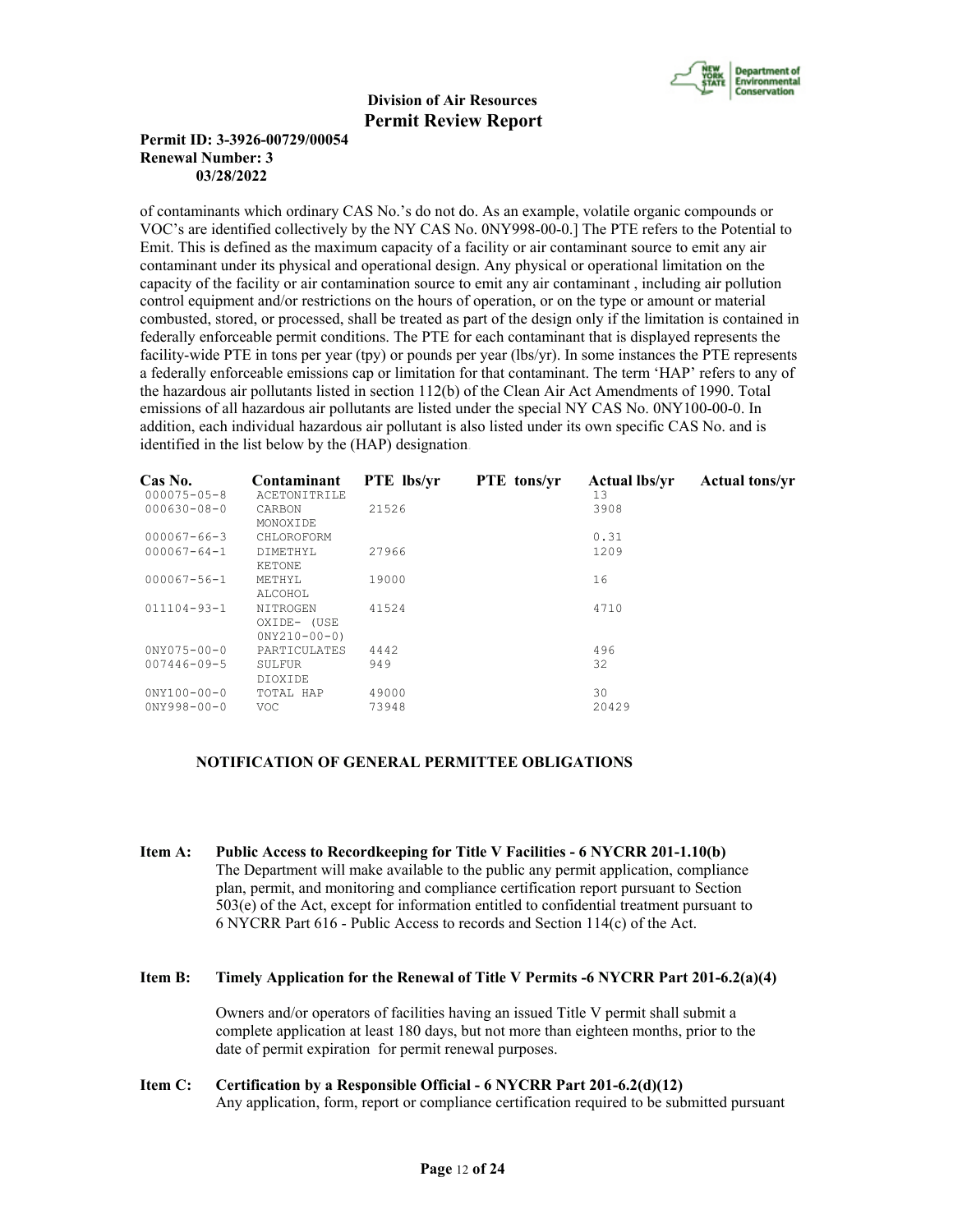

# **Permit ID: 3-3926-00729/00054 Renewal Number: 3 03/28/2022**

 to the federally enforceable portions of this permit shall contain a certification of truth, accuracy and completeness by a responsible official.This certification shall state that based on information and belief formed after reasonable inquiry, the statements and information in the document are true, accurate, and complete.

# **Item D: Requirement to Comply With All Conditions - 6 NYCRR Part 201-6.4(a)(2)**

 The permittee must comply with all conditions of the Title V facility permit. Any permit non-compliance constitutes a violation of the Act and is grounds for enforcement action; for permit termination, revocation and reissuance, or modification; or for denial of a permit renewal application.

**Item E: Permit Revocation, Modification, Reopening, Reissuance or Termination, and Associated Information Submission Requirements - 6 NYCRR Part 201-6.4(a)(3)** This permit may be modified, revoked, reopened and reissued, or terminated for cause. The filing of a request by the permittee for a permit modification, revocation and reissuance, or termination, or of a notification of planned changes or anticipated noncompliance does not stay any permit condition.

# **Item F: Cessation or Reduction of Permitted Activity Not a Defense - 6 NYCRR 201-6.4(a)(5)**

 It shall not be a defense for a permittee in an enforcement action to claim that a cessation or reduction in the permitted activity would have been necessary in order to maintain compliance with the conditions of this permit.

# **Item G: Property Rights - 6 NYCRR 201-6.4(a)(6)**

This permit does not convey any property rights of any sort or any exclusive privilege.

### **Item H: Severability - 6 NYCRR Part 201-6.4(a)(9)** If any provisions, parts or conditions of this permit are found to be invalid or are the subject of a challenge, the remainder of this permit shall continue to be valid.

# **Item I: Permit Shield - 6 NYCRR Part 201-6.4(g)**

 All permittees granted a Title V facility permit shall be covered under the protection of a permit shield, except as provided under 6 NYCRR Subpart 201-6. Compliance with the conditions of the permit shall be deemed compliance with any applicable requirements as of the date of permit issuance, provided that such applicable requirements are included and are specifically identified in the permit, or the Department, in acting on the permit application or revision, determines in writing that other requirements specifically identified are not applicable to the major stationary source, and the permit includes the determination or a concise summary thereof. Nothing herein shall preclude the Department from revising or revoking the permit pursuant to 6 NYCRR Part 621 or from exercising its summary abatement authority. Nothing in this permit shall alter or affect the following:

i. The ability of the Department to seek to bring suit on behalf of the State of New York, or the Administrator to seek to bring suit on behalf of the United States, to immediately restrain any person causing or contributing to pollution presenting an imminent and substantial endangerment to public health, welfare or the environment to stop the emission of air pollutants causing or contributing to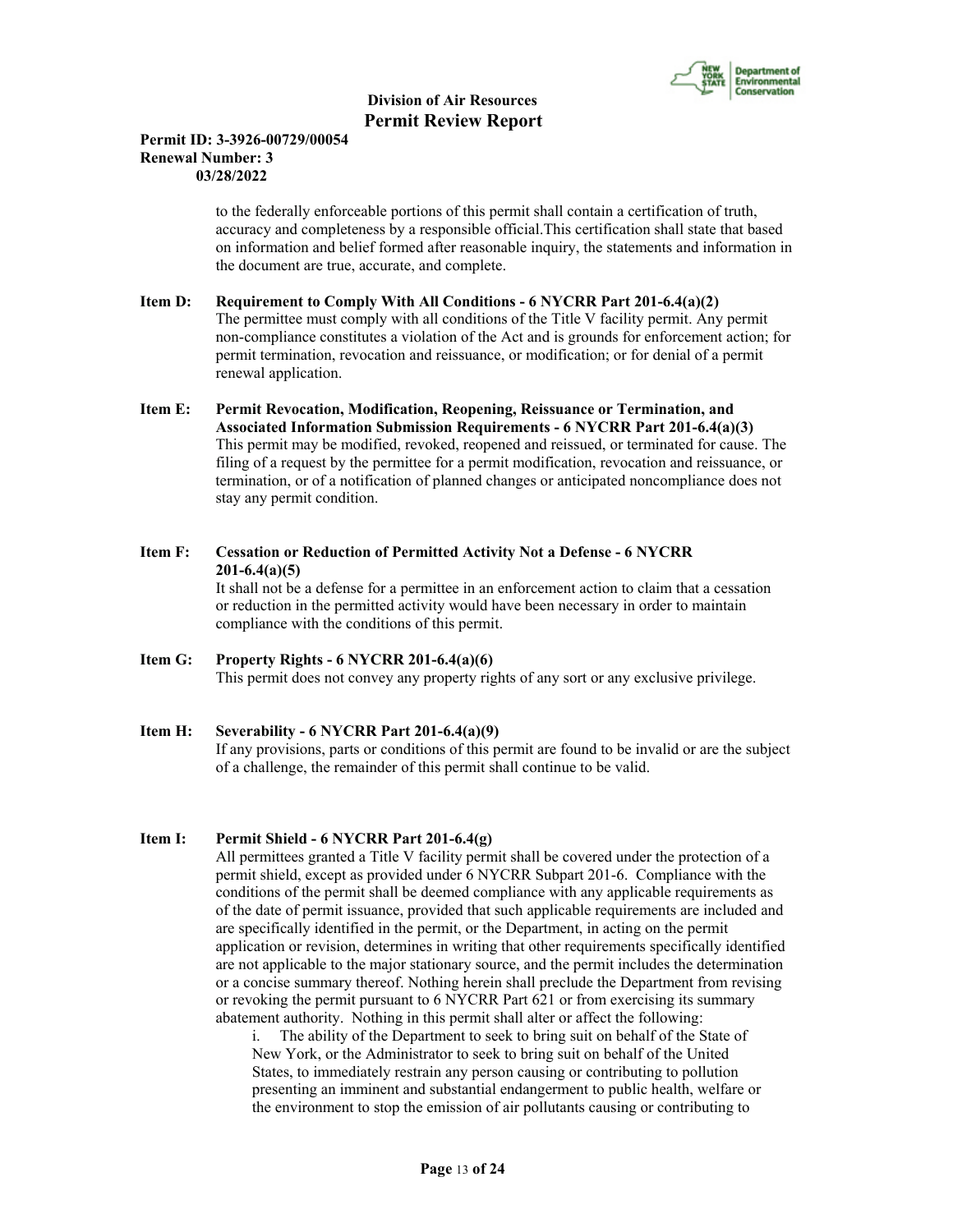

**Permit ID: 3-3926-00729/00054 Renewal Number: 3 03/28/2022**

such pollution;

ii. The liability of a permittee of the Title V facility for any violation of applicable requirements prior to or at the time of permit issuance;

iii. The applicable requirements of Title IV of the Act;

iv. The ability of the Department or the Administrator to obtain information from the permittee concerning the ability to enter, inspect and monitor the facility.

#### **Item J: Reopening for Cause - 6 NYCRR Part 201-6.4(i)**

 This Title V permit shall be reopened and revised under any of the following circumstances: i. If additional applicable requirements under the Act become applicable where this permit's remaining term is three or more years, a reopening shall be completed not later than 18 months after promulgation of the applicable requirement. No such reopening is required if the effective date of the requirement is later than the date on which this permit is due to expire, unless the original permit or any of its terms and conditions has been extended by the Department pursuant to the provisions of Part 2 01-6.7 and Part 621.

ii. The Department or the Administrator determines that the permit contains a material mistake or that inaccurate statements were made in establishing the emissions standards or other terms or conditions of the permit.

iii. The Department or the Administrator determines that the Title V permit must be revised or reopened to assure compliance with applicable requirements.

iv. If the permitted facility is an "affected source" subject to the requirements of Title IV of the Act, and additional requirements (including excess emissions requirements) become applicable. Upon approval by the Administrator, excess emissions offset plans shall be deemed to be incorporated into the permit.

Proceedings to reopen and issue Title V facility permits shall follow the same procedures as apply to initial permit issuance but shall affect only those parts of the permit for which cause to reopen exists.

 Reopenings shall not be initiated before a notice of such intent is provided to the facility by the Department at least thirty days in advance of the date that the permit is to be reopened, except that the Department may provide a shorter time period in the case of an emergency.

#### **Item K: Permit Exclusion - ECL 19-0305**

 The issuance of this permit by the Department and the receipt thereof by the Applicant does not and shall not be construed as barring, diminishing, adjudicating or in any way affecting any legal, administrative or equitable rights or claims, actions, suits, causes of action or demands whatsoever that the Department may have against the Applicant for violations based on facts and circumstances alleged to have occurred or existed prior to the effective date of this permit, including, but not limited to, any enforcement action authorized pursuant to the provisions of applicable federal law, the Environmental Conservation Law of the State of New York (ECL) and Chapter III of the Official Compilation of the Codes, Rules and Regulations of the State of New York (NYCRR). The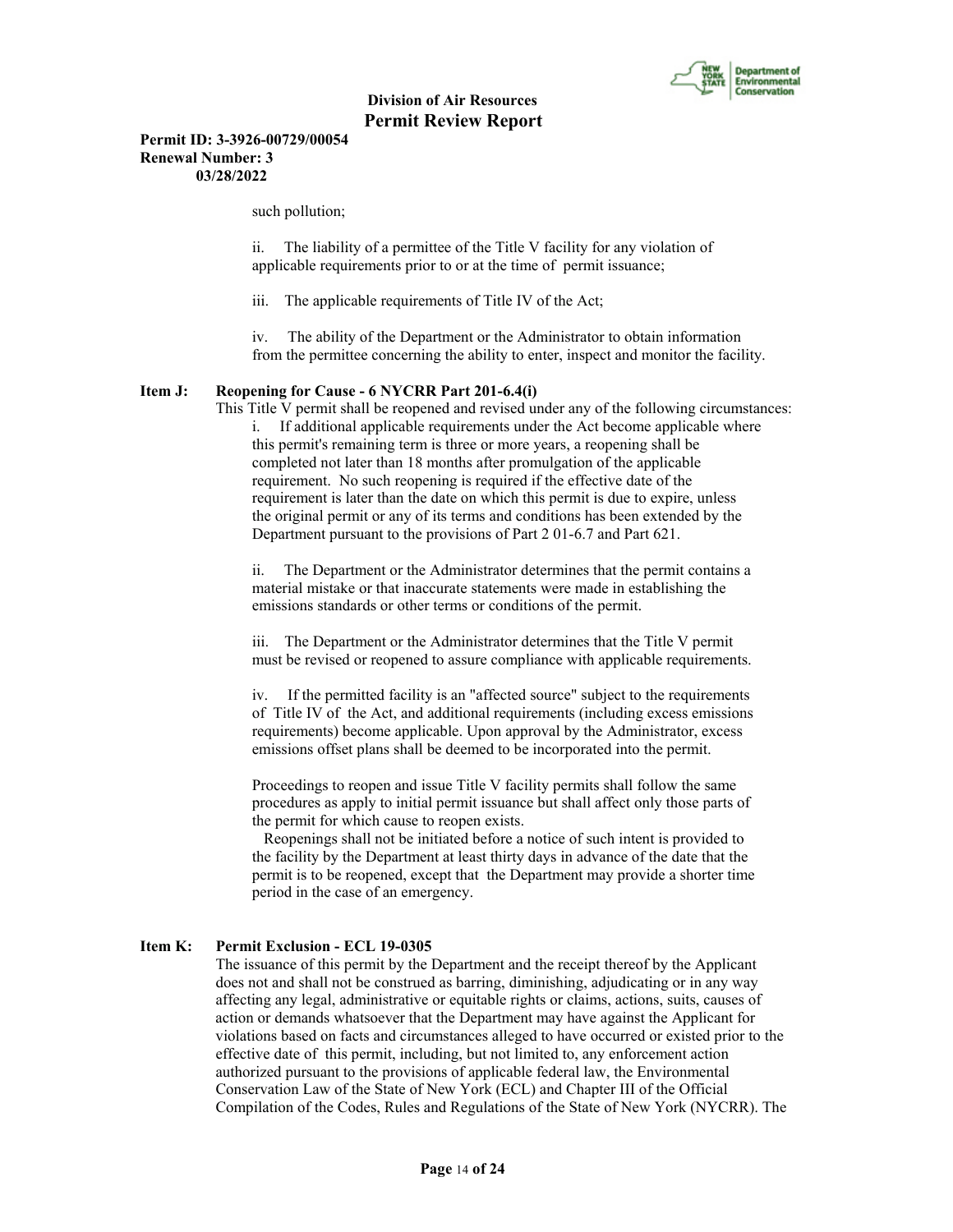

#### **Permit ID: 3-3926-00729/00054 Renewal Number: 3 03/28/2022**

 issuance of this permit also shall not in any way affect pending or future enforcement actions under the Clean Air Act brought by the United States or any person.

# **Item L: Federally Enforceable Requirements - 40 CFR 70.6(b)**

 All terms and conditions in this permit required by the Act or any applicable requirement, including any provisions designed to limit a facility's potential to emit, are enforceable by the Administrator and citizens under the Act. The Department has, in this permit, specifically designated any terms and conditions that are not required under the Act or under any of its applicable requirements as being enforceable under only state regulations.

# **NOTIFICATION OF GENERAL PERMITTEE OBLIGATIONS**

#### **Item A: Emergency Defense - 6 NYCRR 201-1.5**

- An emergency, as defined by subpart 201-2, constitutes an affirmative defense to penalties sought in an enforcement action brought by the Department for noncompliance with emissions limitations or permit conditions for all facilities in New York State.
- (a) The affirmative defense of emergency shall be demonstrated through properly signed, contemporaneous operating logs, or other relevant evidence that:

 (1) An emergency occurred and that the facility owner or operator can identify the cause(s) of the emergency; (2) The equipment at the permitted facility causing the emergency was at the time being properly operated and maintained; (3) During the period of the emergency the facility owner or operator took all reasonable steps to minimize levels of emissions that exceeded the emission standards, or other requirements in the permit; and

 (4) The facility owner or operator notified the Department within two working days after the event occurred. This notice must contain a description of the emergency, any steps taken to mitigate emissions, and corrective actions taken.

 (b) In any enforcement proceeding, the facility owner or operator seeking to establish the occurrence of an emergency has the burden of proof.

 (c) This provision is in addition to any emergency or upset provision contained in any applicable requirement. item\_02

## **Item B: General Provisions for State Enforceable Permit Terms and Condition - 6 NYCRR Part 201-5**

 Any person who owns and/or operates stationary sources shall operate and maintain all emission units and any required emission control devices in compliance with all applicable Parts of this Chapter and existing laws, and shall operate the facility in accordance with all criteria, emission limits, terms, conditions, and standards in this permit. Failure of such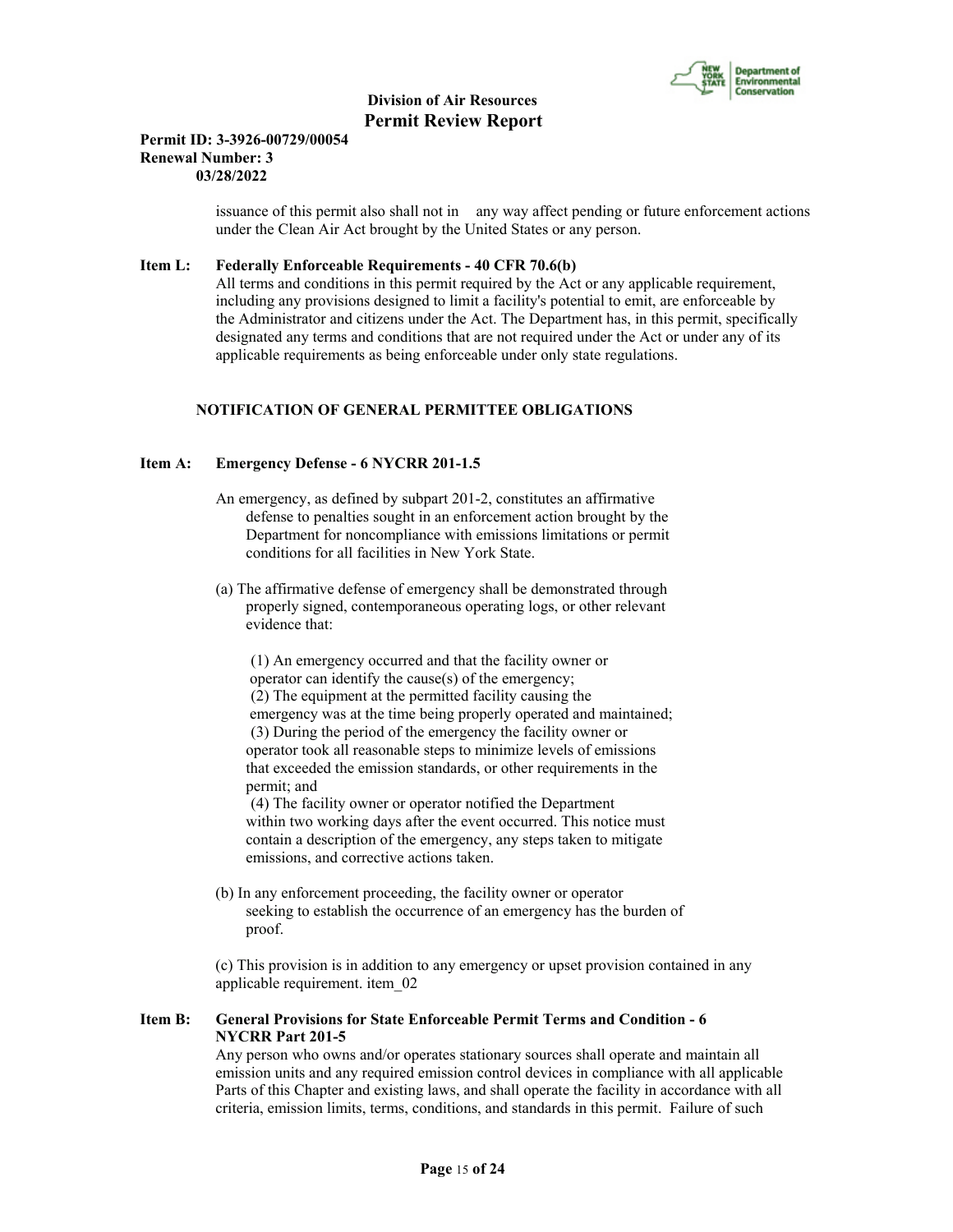

## **Permit ID: 3-3926-00729/00054 Renewal Number: 3 03/28/2022**

 person to properly operate and maintain the effectiveness of such emission units and emission control devices may be sufficient reason for the Department to revoke or deny a permit.

 The owner or operator of the permitted facility must maintain all required records on-site for a period of five years and make them available to representatives of the Department upon request. Department representatives must be granted access to any facility regulated by this Subpart, during normal operating hours, for the purpose of determining compliance with this and any other state and federal air pollution control requirements, regulations or law.

# **Regulatory Analysis**

| Location<br>Regulation<br>Facility/EU/EP/Process/ES |                               | Condition                           | <b>Short Description</b>                                                           |  |
|-----------------------------------------------------|-------------------------------|-------------------------------------|------------------------------------------------------------------------------------|--|
|                                                     | ----------------------------- | ----------------------------------- |                                                                                    |  |
| FACILITY                                            | ECL 19-0301                   | 41                                  | Powers and Duties of<br>the Department with<br>respect to air<br>pollution control |  |
| FACILITY                                            | 40CFR 68                      | 18                                  | Chemical accident<br>prevention provisions                                         |  |
| FACILITY                                            | 40CFR 82-F                    | 19                                  | Protection of<br>Stratospheric Ozone -<br>recycling and<br>emissions reduction     |  |
| FACILITY                                            | 6NYCRR 200.6                  | 1                                   | Acceptable ambient<br>air quality.                                                 |  |
| FACILITY                                            | 6NYCRR 200.7                  | 10                                  | Maintenance of<br>equipment.                                                       |  |
| FACILITY                                            | 6NYCRR 201-1.4                | 42                                  | Unavoidable<br>noncompliance and<br>violations                                     |  |
| FACILITY                                            | 6NYCRR 201-1.7                | 11                                  | Recycling and Salvage                                                              |  |
| FACILITY                                            | 6NYCRR 201-1.8                | 12                                  | Prohibition of<br>reintroduction of<br>collected<br>contaminants to the<br>air     |  |
| FACILITY                                            | $6NYCRR 201 - 3.2(a)$         | 13, 14                              | Exempt Activities -<br>Proof of eligibility                                        |  |
| FACILITY                                            | $6NYCRR 201-3.3(a)$           | 15                                  | Trivial Activities -<br>proof of eligibility                                       |  |
| FACILITY                                            | 6NYCRR 201-6                  | 20, 21, 22, 23, 38,<br>39           | Title V Permits and<br>the Associated Permit<br>Conditions                         |  |
| FACILITY                                            | $6NYCRR$ $201-6.4$ (a) (4)    | 16                                  | General Conditions -<br>Requirement to<br>Provide Information                      |  |
| FACILITY                                            | $6NYCRR 201-6.4(a) (7)$       | 2                                   | General Conditions -<br>Fees                                                       |  |
| FACILITY                                            | $6NYCRR 201-6.4(a)$ (8)       | 17                                  | General Conditions -<br>Right to Inspect                                           |  |
| FACILITY                                            | $6NYCRR$ $201-6.4(c)$         | 3                                   | Recordkeeping and<br>Reporting of<br>Compliance Monitoring                         |  |
| FACILITY                                            | $6NYCRR$ 201-6.4(c)(2)        | 4                                   | Records of<br>Monitoring, Sampling<br>and Measurement                              |  |
| FACILITY                                            | 6NYCRR 201-                   | 5                                   | Reporting                                                                          |  |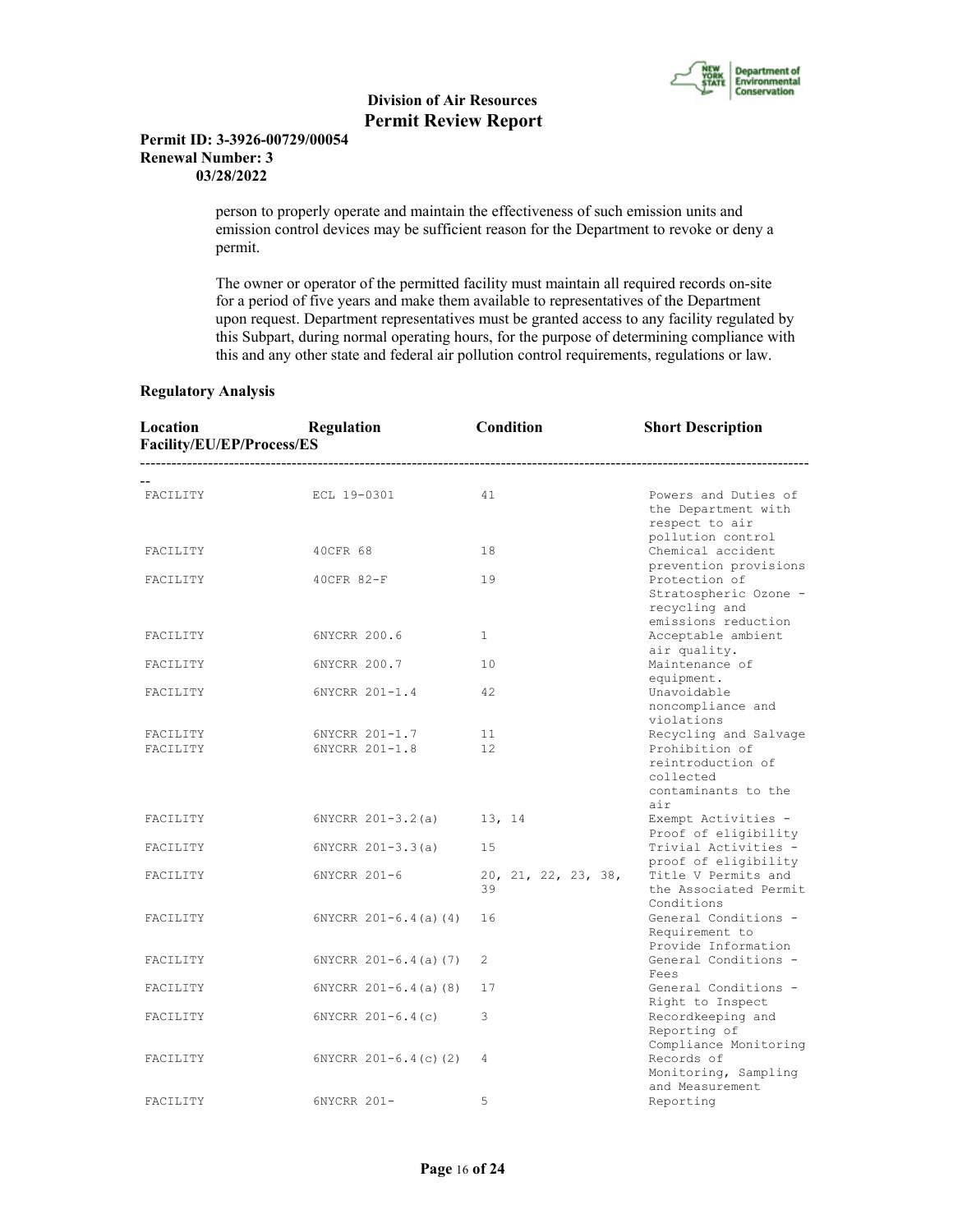

## **Permit ID: 3-3926-00729/00054 Renewal Number: 3 03/28/2022**

|          | $6.4(c)$ (3) (ii         |                | Requirements -                         |
|----------|--------------------------|----------------|----------------------------------------|
|          |                          |                | Deviations and                         |
|          |                          |                | Noncompliance                          |
| FACILITY | $6NYCRR 201-6.4$ (d) (4) | 24             | Compliance Schedules                   |
|          |                          |                | - Progress Reports                     |
| FACILITY | $6NYCRR 201-6.4(e)$      | 6              | Compliance                             |
|          |                          | 25             | Certification                          |
| FACILITY | 6NYCRR 201-6.4(f)        |                | Operational                            |
| FACILITY |                          | 43             | Flexibility<br>State Enforceable       |
|          | $6NYCRR 201-6.5(a)$      |                | Requirements                           |
| FACILITY | 6NYCRR 201-7             | 26, 40         |                                        |
|          |                          |                | Federally Enforceable                  |
|          | 6NYCRR 202-1.1           | 29             | Emissions Caps<br>Required emissions   |
| FACILITY |                          |                | tests.                                 |
|          |                          | 7              |                                        |
| FACILITY | 6NYCRR 202-2.1           |                | Emission Statements -                  |
| FACILITY | 6NYCRR 202-2.5           | 8              | Applicability<br>Emission Statements - |
|          |                          |                | record keeping                         |
|          |                          |                | requirements.                          |
| FACILITY | 6NYCRR 211.1             | 44             | General Prohibitions                   |
|          |                          |                | - air pollution                        |
|          |                          |                | prohibited                             |
| FACILITY | 6NYCRR 211.2             | 30             | General Prohibitions                   |
|          |                          |                | - visible emissions                    |
|          |                          |                | limited.                               |
| FACILITY | $6NYCRR 212-1.6(a)$      | 31             | Limiting of Opacity                    |
| FACILITY | $6NYCRR 212-1.7(b) (3)$  | 32             | The VOC outlet                         |
|          |                          |                | concentration from                     |
|          |                          |                | fixed-bed carbon                       |
|          |                          |                | adsorption units                       |
| FACILITY | 6NYCRR 212-2.3(b)        | 45, 46, 47, 48 | State Air Program                      |
|          |                          |                | Non-Criteria air                       |
|          |                          |                | contaminants subject                   |
|          |                          |                | Table 4                                |
| FACILITY | $6NYCRR$ $212-2.4(b)$    | 33, 34         | Control of                             |
|          |                          |                | Particulate from New                   |
|          |                          |                | and Modified Process                   |
|          |                          |                | Emission Sources                       |
| FACILITY | 6NYCRR 212-              | 35, 36         | RACT compliance plan                   |
|          | 3.1(c) (4) (i)           |                | control limits for                     |
|          |                          |                | Capture and Control                    |
| FACILITY | 6NYCRR 215.2             | 9              | Open Fires -                           |
|          |                          |                | Prohibitions                           |
| FACILITY | 6NYCRR 225-1.2(d)        | 37             | Sulfur-in-Fuel                         |
|          |                          |                | Limitation -                           |
|          |                          |                | Distillate Oil                         |

#### **Applicability Discussion:**

Mandatory Requirements: The following facility-wide regulations are included in all Title V permits:

#### ECL 19-0301

This section of the Environmental Conservation Law establishes the powers and duties assigned to the Department with regard to administering the air pollution control program for New York State.

#### 6 NYCRR 200.6

Acceptable ambient air quality - prohibits contravention of ambient air quality standards without mitigating measures

#### 6 NYCRR 200.7

Anyone owning or operating an air contamination source which is equipped with an emission control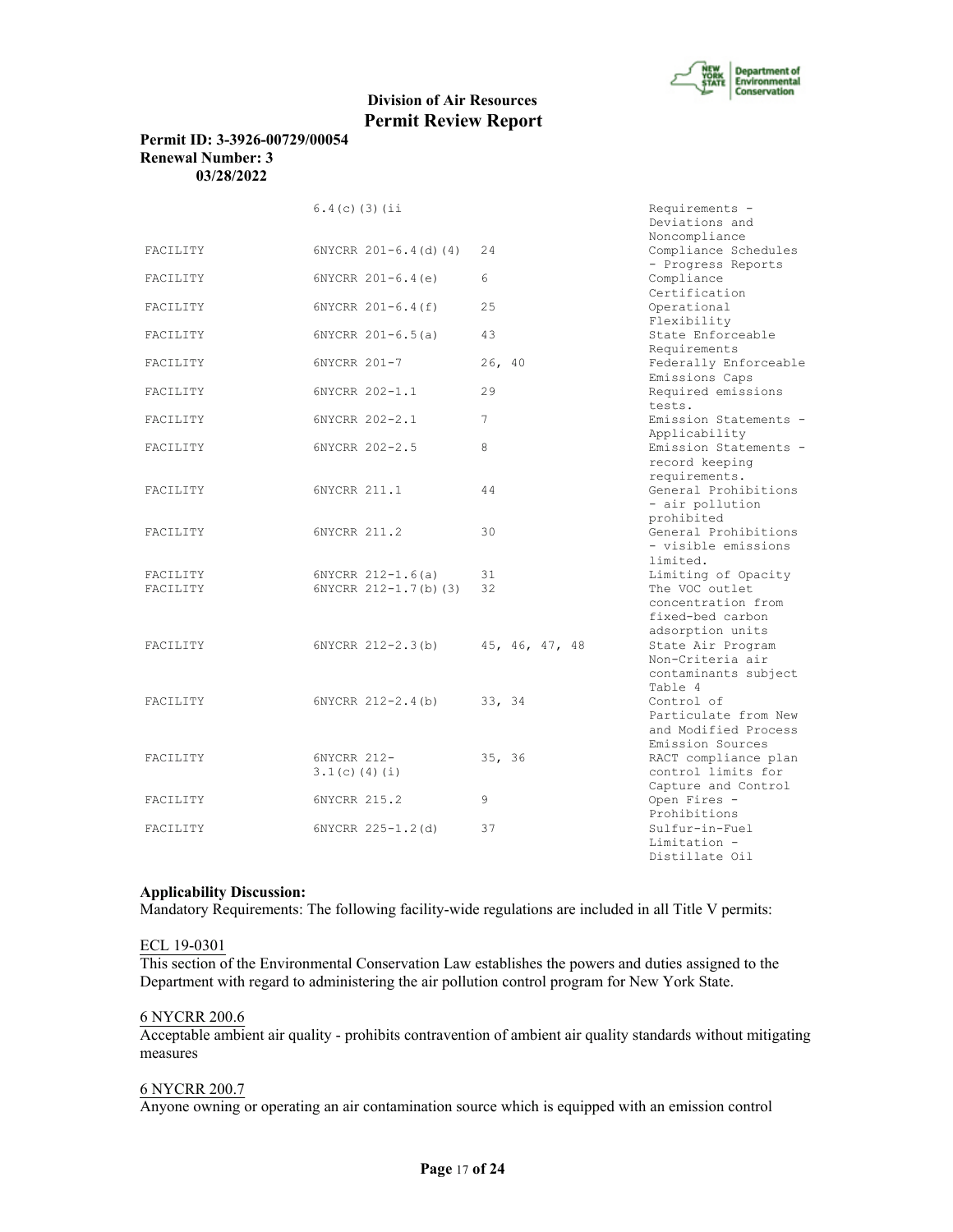

## **Permit ID: 3-3926-00729/00054 Renewal Number: 3 03/28/2022**

device must operate the control consistent with ordinary and necessary practices, standards and procedures, as per manufacturer's specifications and keep it in a satisfactory state of maintenance and repair so that it operates effectively

## 6 NYCRR 201-1.4

This regulation specifies the actions and recordkeeping and reporting requirements for any violation of an applicable state enforceable emission standard that results from a necessary scheduled equipment maintenance, start-up, shutdown, malfunction or upset in the event that these are unavoidable.

#### 6 NYCRR 201-1.7

Requires the recycle and salvage of collected air contaminants where practical

#### 6 NYCRR 201-1.8

Prohibits the reintroduction of collected air contaminants to the outside air

#### 6 NYCRR 201-3.2 (a)

An owner and/or operator of an exempt emission source or unit may be required to certify that it operates within the specific criteria described in this Subpart. All required records must be maintained on-site for a period of 5 years and made available to department representatives upon request. In addition, department representatives must be granted access to any facility which contains exempt emission sources or units, during normal operating hours, for the purpose of determining compliance with this and any other state and federal air pollution control requirements, regulations, or law.

## 6 NYCRR 201-3.3 (a)

The owner and/or operator of a trivial emission source or unit may be required to certify that it operates within the specific criteria described in this Subpart. All required records must be maintained on-site for a period of 5 years and made available to department representatives upon request. In addition, department representatives must be granted access to any facility which contains trivial emission sources or units subject to this Subpart, during normal operating hours, for the purpose of determining compliance with this and any other state and federal air pollution control requirements, regulations, or law.

#### 6 NYCRR Subpart 201-6

This regulation applies to those terms and conditions which are subject to Title V permitting. It establishes the applicability criteria for Title V permits, the information to be included in all Title V permit applications as well as the permit content and terms of permit issuance. This rule also specifies the compliance, monitoring, recordkeeping, reporting, fee, and procedural requirements that need to be met to obtain a Title V permit, modify the permit and demonstrate conformity with applicable requirements as listed in the Title V permit. For permitting purposes, this rule specifies the need to identify and describe all emission units, processes and products in the permit application as well as providing the Department the authority to include this and any other information that it deems necessary to determine the compliance status of the facility.

#### 6 NYCRR 201-6.4 (a) (4)

This mandatory requirement applies to all Title V facilities. It requires the permittee to provide information that the Department may request in writing, within a reasonable time, in order to determine whether cause exists for modifying, revoking and reissuing, or terminating the permit or to determine compliance with the permit. The request may include copies of records required to be kept by the permit.

#### 6 NYCRR 201-6.4 (a) (7)

 This is a mandatory condition that requires the owner or operator of a facility subject to Title V requirements to pay all applicable fees associated with the emissions from their facility.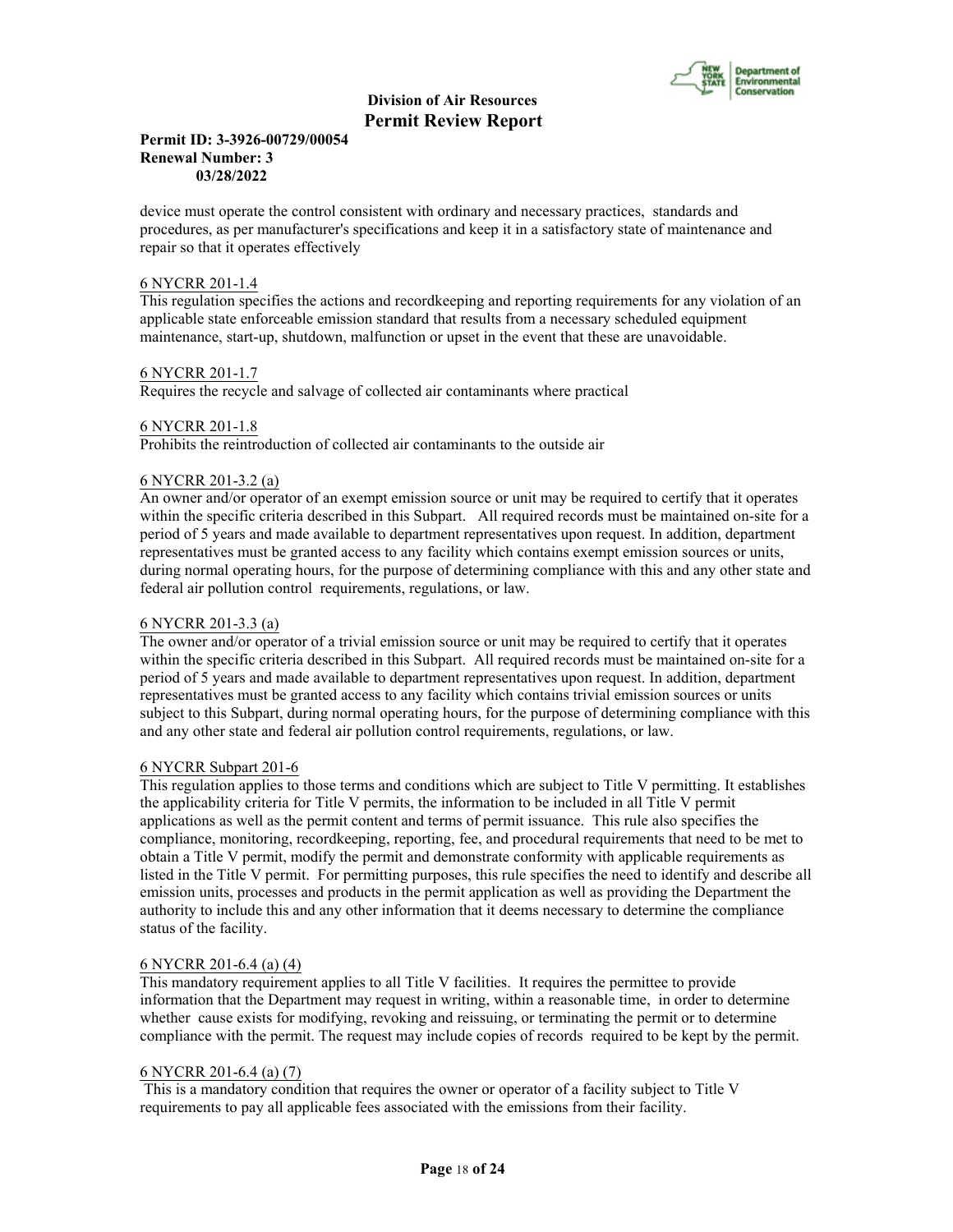

**Permit ID: 3-3926-00729/00054 Renewal Number: 3 03/28/2022**

#### 6 NYCRR 201-6.4 (a) (8)

This is a mandatory condition for all facilities subject to Title V requirements. It allows the Department to inspect the facility to determine compliance with this permit, including copying records, sampling and monitoring, as necessary.

#### 6 NYCRR 201-6.4 (c)

This requirement specifies, in general terms, what information must be contained in any required compliance monitoring records and reports. This includes the date, time and place of any sampling, measurements and analyses; who performed the analyses; analytical techniques and methods used as well as any required QA/QC procedures; results of the analyses; the operating conditions at the time of sampling or measurement and the identification of any permit deviations. All such reports must also be certified by the designated responsible official of the facility.

#### 6 NYCRR 201-6.4 (c) (2)

This requirement specifies that all compliance monitoring and recordkeeping is to be conducted according to the terms and conditions of the permit and follow all QA requirements found in applicable regulations. It also requires monitoring records and supporting information to be retained for at least 5 years from the time of sampling, measurement, report or application. Support information is defined as including all calibration and maintenance records and all original strip-chart recordings for continuous monitoring instrumentation, and copies of all reports required by the permit.

#### 6 NYCRR 201-6.4 (c) (3) (ii)

This regulation specifies any reporting requirements incorporated into the permit must include provisions regarding the notification and reporting of permit deviations and incidences of noncompliance stating the probable cause of such deviations, and any corrective actions or preventive measures taken.

#### 6 NYCRR 201-6.4 (d) (4)

This condition applies to every Title V facility subject to a compliance schedule. It requires that reports, detailing the status of progress on achieving compliance with emission standards, be submitted semiannually.

#### 6 NYCRR 201-6.4 (e)

Sets forth the general requirements for compliance certification content; specifies an annual submittal frequency; and identifies the EPA and appropriate regional office address where the reports are to be sent.

#### 6 NYCRR 202-1.1

This regulation allows the department the discretion to require an emission test for the purpose of determining compliance. Furthermore, the cost of the test, including the preparation of the report are to be borne by the owner/operator of the source.

#### 6 NYCRR 202-2.1

Requires that emission statements shall be submitted on or before April 15th each year for emissions of the previous calENDar year.

#### 6 NYCRR 202-2.5

This rule specifies that each facility required to submit an emission statement must retain a copy of the statement and supporting documentation for at least 5 years and must make the information available to department representatives.

#### 6 NYCRR 211.2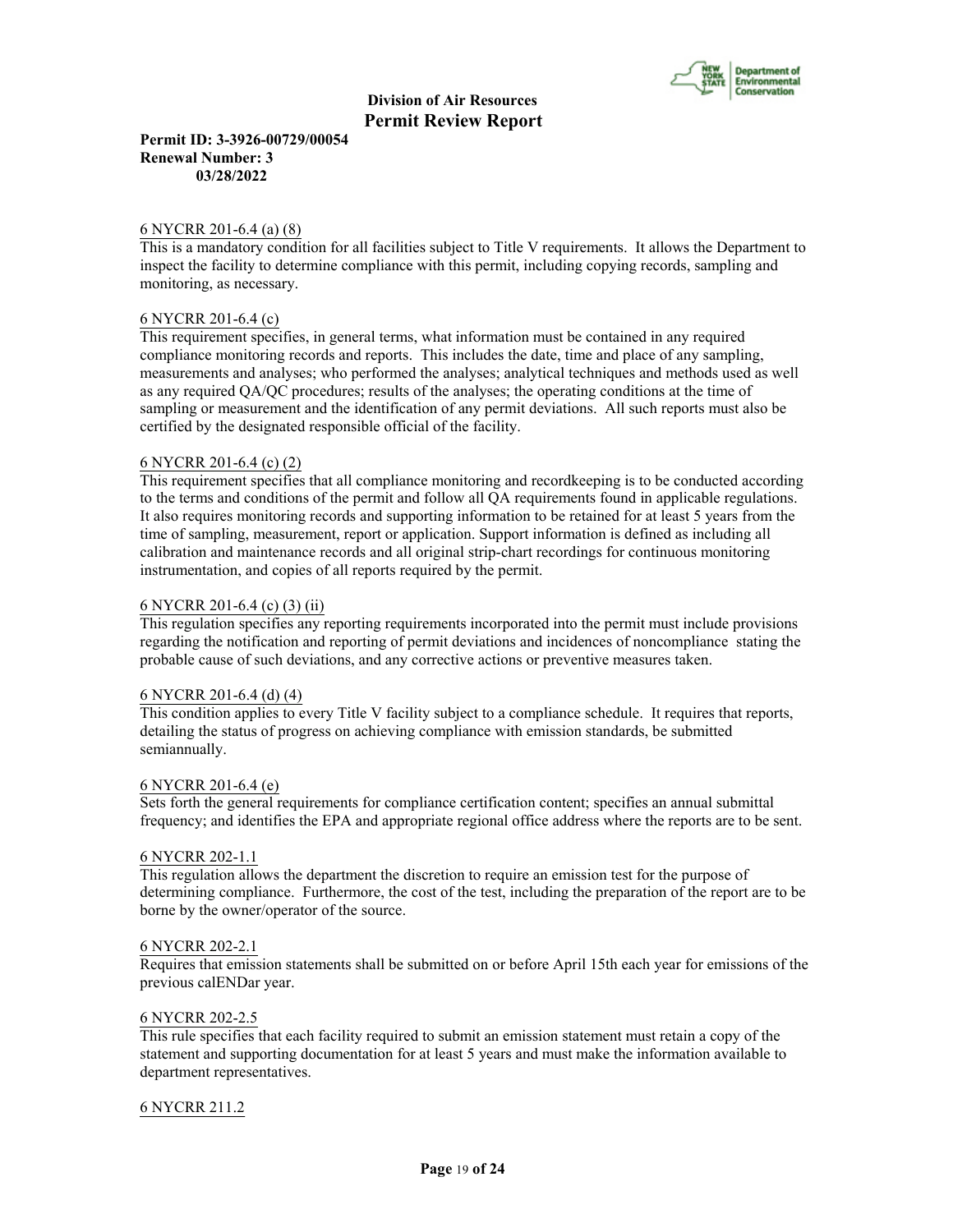

## **Permit ID: 3-3926-00729/00054 Renewal Number: 3 03/28/2022**

This regulation limits opacity from sources to less than or equal to 20 percent (six minute average) except for one continuous six-minute period per hour of not more than 57 percent opacity.

## 6 NYCRR 215.2

Except as allowed by section 215.3 of 6 NYCRR Part 215, no person shall burn, cause, suffer, allow or permit the burning of any materials in an open fire.

#### 40 CFR Part 68

This Part lists the regulated substances and there applicability thresholds and sets the requirements for stationary sources concerning the prevention of accidental releases of these substances.

#### 40 CFR Part 82, Subpart F

Subpart F requires the reduction of emissions of class I and class II refrigerants to the lowest achievable level during the service, maintenance, repair, and disposal of appliances in accordance with section 608 of the Clean Air Act AmENDments of 1990. This subpart applies to any person servicing, maintaining, or repairing appliances except for motor vehicle air conditioners. It also applies to persons disposing of appliances, including motor vehicle air conditioners, refrigerant reclaimers, appliance owners, and manufacturers of appliances and recycling and recovery equipment. Those individuals, operations, or activities affected by this rule, may be required to comply with specified disposal, recycling, or recovery practices, leak repair practices, recordkeeping and/or technician certification requirements.

# **Facility Specific Requirements**

In addition to Title V, STRIDES PHARMA INC has been determined to be subject to the following regulations:

#### 6 NYCRR 201-6.4 (f)

This section describes the potential for certain operational changes to be made by the facility owner or operator without first obtaining a permit modification. Changes made pursuant to this provision must meet all of the criteria described in this section to qualify for consideration as operational flexibility. The Department reserves the right to require the facility owner or operator to obtain a permit modification prior to making any changes at the facility pursuant to this section.

#### 6 NYCRR 201-6.5 (a)

This subdivision states that the Department shall include state enforceable conditions in Title V permits. State enforceable conditions related to regulations developed pursuant to the Climate Leadership and Community Protection Act (CLCPA) and Article 75 of New York State Environmental Conservation Law may be included in future versions of this permit, as applicable.

#### 6 NYCRR 211.1

This regulation requires that no person shall cause or allow emissions of air contaminants to the outdoor atmosphere of such quantity, characteristic or duration which are injurious to human, plant or animal life or to property, or which unreasonably interfere with the comfortable enjoyment of life or property.

6 NYCRR 212-1.6 (a)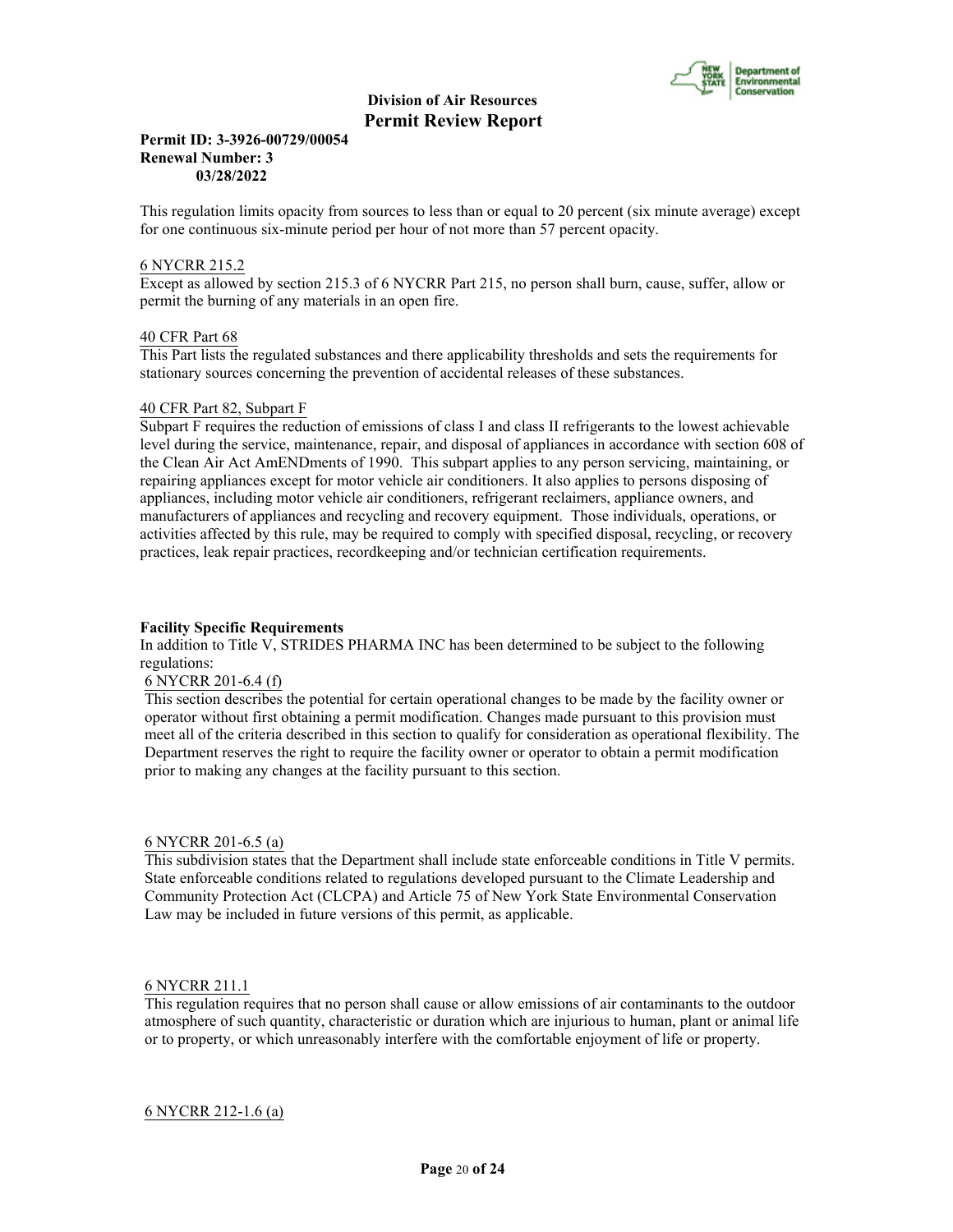

# **Permit ID: 3-3926-00729/00054 Renewal Number: 3 03/28/2022**

This provisions requires that the facility owner or operator not cause or allow emissions having an average opacity during any six consecutive minutes of 20 percent or greater from any process emission source or emission point, except for the emission of uncombined water.

# 6 NYCRR 212-1.7 (b) (3)

This paragraph requires the source owner to monitor the VOC outlet concentration of the fixed-bed carbon adsorption unit to demonstrate on-going compliance.

# 6 NYCRR 212-2.3 (b)

Table 4 of 212-2.3 describes the reduction in emissions required for a non-criteria air contaminant based on its uncontrolled emission rate. The uncontrolled emission rate in conjunction with the assigned environmental rating determines the degree of controlled applied.

# 6 NYCRR 212-2.4 (b)

Particulate emissions from any process emission source, which received a B or C Environmental Rating, and for which an application was received by the department after July 1, 1973 are restricted to 0.050 grains per cubic foot of exhaust gas, expressed at standard conditions on a dry gas basis.

# 6 NYCRR 212-3.1 (c) (4) (i)

This provision states that owners and/or operators of emission points subject to Part 212-3 operating prior to October 20, 1994 must submit a compliance plan to the department. The compliance plan must demonstrate that the VOC emission points are equipped with a capture system and a control device with an overall removal efficiency of at least 81 percent.

# 6 NYCRR 225-1.2 (d)

This subdivision sets the sulfur-in-fuel limitation for distillate oil fired emission sources throughout the State.

#### 6 NYCRR Subpart 201-7

This regulation sets forth an emission cap that cannot be exceeded by the facility. In this permit that cap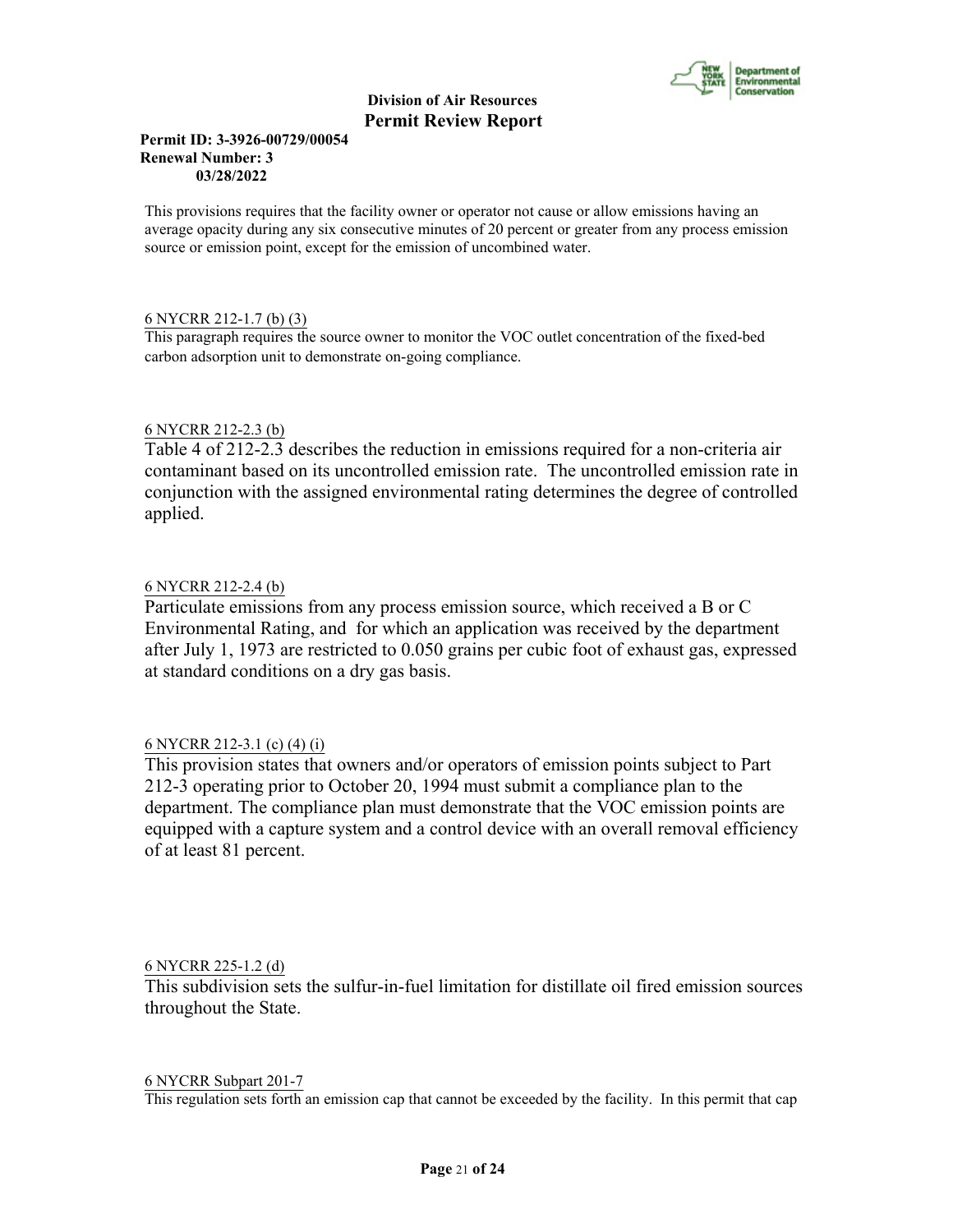

**Permit ID: 3-3926-00729/00054 Renewal Number: 3 03/28/2022**

is

# **Compliance Certification Summary of monitoring activities at STRIDES PHARMA INC:**

| Location<br>Facility/EU/EP/Process/ES | Cond No.         | <b>Type of Monitoring</b>                                          |
|---------------------------------------|------------------|--------------------------------------------------------------------|
|                                       |                  |                                                                    |
| FACILITY                              | 14               | work practice involving specific operations                        |
| FACILITY                              | 21               | monitoring of process or control device parameters<br>as surrogate |
| FACILITY                              | 2.2.             | monitoring of process or control device parameters<br>as surrogate |
| FACILITY                              | 2.3              | work practice involving specific operations                        |
| FACILITY                              | 5                | record keeping/maintenance procedures                              |
| FACILITY                              | $6 \overline{6}$ | record keeping/maintenance procedures                              |
| FACILITY                              | 27               | work practice involving specific operations                        |
| FACILITY                              | 2.8              | work practice involving specific operations                        |
| FACILITY                              | 7                | record keeping/maintenance procedures                              |
| FACILITY                              | 31               | monitoring of process or control device parameters<br>as surrogate |
| FACILITY                              | 32               | continuous emission monitoring (cem)                               |
| FACILITY                              | 45               | monitoring of process or control device parameters<br>as surrogate |
| FACILITY                              | 46               | monitoring of process or control device parameters<br>as surrogate |
| <b>FACTLITY</b>                       | 47               | intermittent emission testing                                      |
| FACILITY                              | 48               | intermittent emission testing                                      |
| FACILITY                              | 33               | monitoring of process or control device parameters<br>as surrogate |
| <b>FACTLITY</b>                       | 34               | intermittent emission testing                                      |
| FACILITY                              | 35               | monitoring of process or control device parameters<br>as surrogate |
| FACILITY                              | 36               | intermittent emission testing                                      |
| FACILITY                              | 37               | work practice involving specific operations                        |

----

# **Basis for Monitoring**

6 NYCRR Part 201-3

For the emergency generators on site to be considered emergency, the facility must maintain monthly records which demonstrate that each engine is operated less than 500 hours per year, on a 12-month rolling total basis.

# 6 NYCRR Part 201-6

Strides Pharma shall limit the acetone-based production associated with Process P07, process equipment COAT4 and COAT7, fume hoods HOOD1 and HOOD4, and control equipment COND1 and COND2 to 65 commercial batches per year.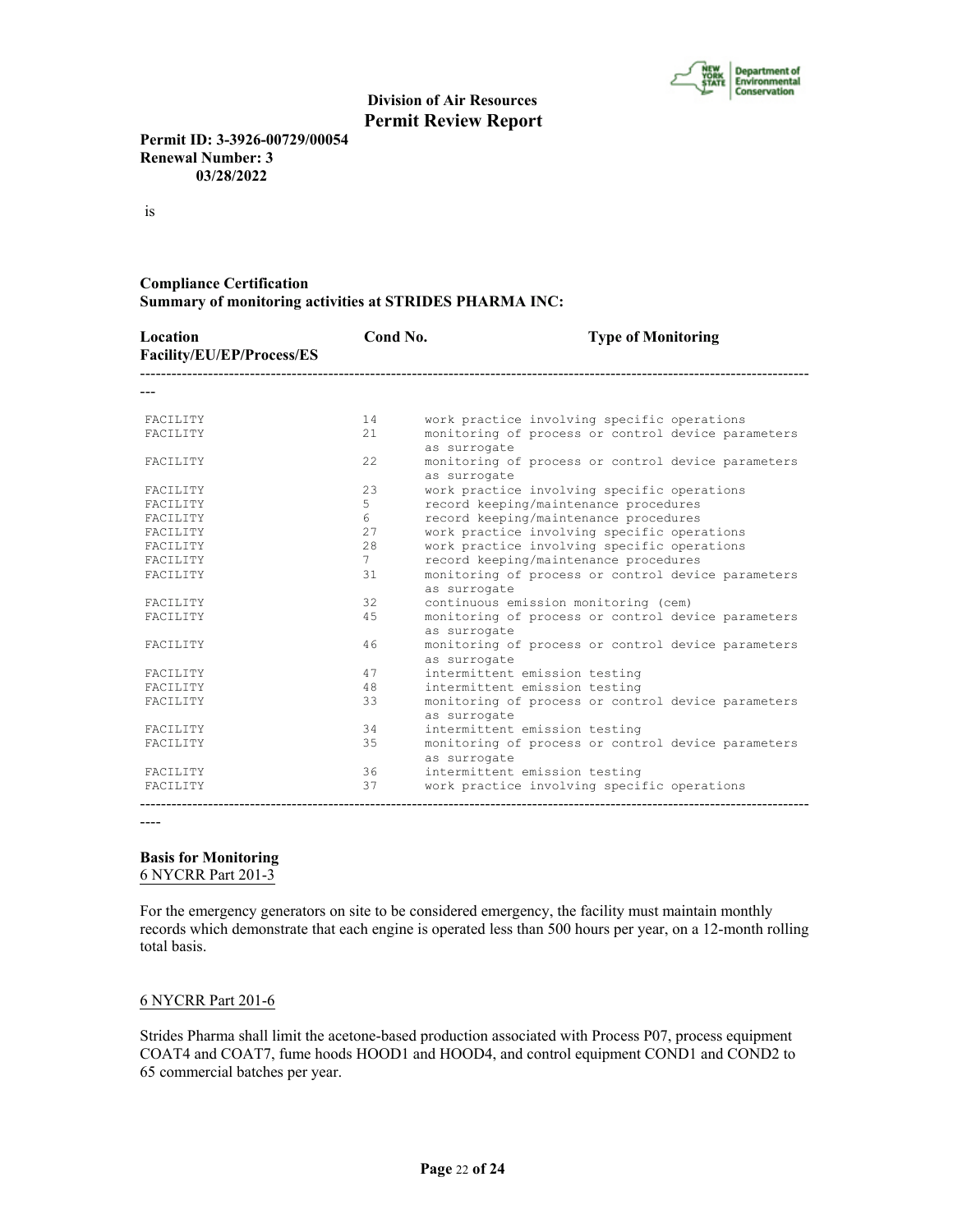

# **Permit ID: 3-3926-00729/00054 Renewal Number: 3 03/28/2022**

The Glatt 1 and Glatt 2 solvent based commercial batches limit of 100 per year is based on a historical permit action to avoid New Source Review nonattainment implications.

The facility is required to comply with the maximum number of total batches for COAT8/HOOD5 of 20 commercial batches per 12-month period.

# 6 NYCRR Part 201-7

Strides Pharma shall demonstrate that its emissions are below the 24.5 tons per year of total HAPs based on a 12-month rolling average by maintaining records of all required measurements and emission calculations of individual HAP and total HAPs from coating, drying, clearing, and miscellaneous activities.

Strides Pharma shall demonstrate that its emissions are below the 9.5 tons per year of any individual HAP, including Methyl Alcohol, based on a 12-month rolling average by maintaining records of all required measurements and emission calculations of individual HAP and total HAPs from coating, drying, cleaning, and miscellaneous activities.

# 6 NYCRR Part 212-1

Opacity is limited to 20 percent. Formal method 9 observations to verify compliance shall be conducted annually. However, the facility must conduct a monthly visual survey and perform corrective action as needed.

The VOC monitoring requirement that applies to the carbon adsorption system is based on reasonable engineering practice to identify cycles of needed maintenance or repair. The concentration of 150 ppm VOC is an indicator established as part of previous permit actions.

# 6 NYCRR Part 212-2

Particulate emissions are limited to 0.05 grains per dscf. The facility will monitor, and record pressure drop across the dust collectors manually on a weekly basis, when in operation, to verify compliance. The dust collectors must not exceed a pressure drop of 6 inches of water. If the pressure drop exceeds 6 inches of water, the filters must be changed. The Department reserves the right to require additional testing, if deemed necessary.

The facility is required to maintain a capture system and a control device with an overall removal efficiency of at least 77 percent for the removal on acetone associated with Process 07, process equipment COAT4, HOOD1, Control equipment COND1 and Dust Collector DC-11. The facility will monitor and record the coil temperature manually on a weekly basis, when in operation, to verify compliance. Condenser 1 must not exceed a coil temperature of -18 degrees Fahrenheit. The Department reserves the right to require additional testing, if deemed necessary.

The facility is required to maintain a capture system and a control device with an overall removal efficiency of at least 75 percent for the removal on acetone associated with Process 07, process equipment COAT7, HOOD4, control equipment COND2, and dust collector DC-18. The facility will monitor and record the coil temperature manually on a weekly basis, when in operation, to verify compliance.